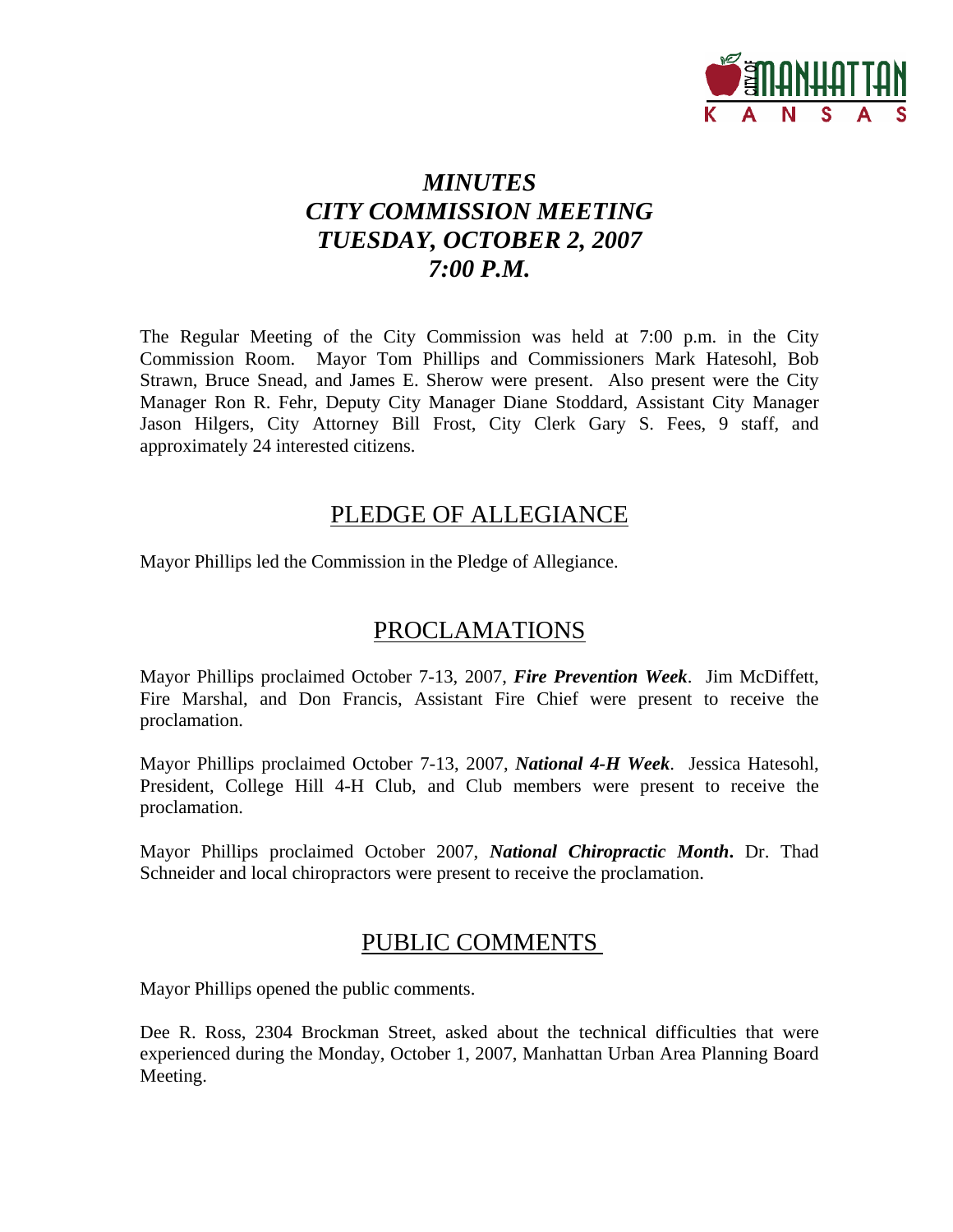# PUBLIC COMMENTS *(CONTINUED)*

Ron Fehr, City Manager, responded to questions from Mr. Ross.

Hearing no other comments, Mayor Phillips closed the public comments.

# COMMISSIONER COMMENTS

Mayor Phillips informed the community of the United Way of Riley County annual radiothon event scheduled for tomorrow, Wednesday, October 3, 2007, and encouraged citizens to participate in the fund drive and, to look for him as he was going to be hoisted on the ladder truck in Aggieville Park as part of the fund drive efforts.

# CONSENT AGENDA

(\* denotes those items discussed)

## **MINUTES**

The Commission approved the minutes of the Regular City Commission Meeting held Tuesday, September 18, 2007.

## **CLAIMS REGISTER NO. 2560**

The Commission approved Claims Register No. 2560 authorizing and approving the payment of claims from September 12, 2007, to September 25, 2007, in the amount of \$3,611,212.71.

## **FINAL PLAT – WESTERN EXTRALITE ADDITION**

The Commission accepted the easements and rights-of-way, as shown on the Final Plat of Western Extralite Addition, generally located at 1100 Kretschmer Drive, northeast of the intersection of McCall Road and Kretschmer Drive, based on conformance with the Manhattan Urban Area Subdivision Regulations.

# **FINAL PLAT – PURPLE WAVE ADDITION**

The Commission accepted the easements and rights-of-way, as shown on the Final Plat of Purple Wave Addition, generally located northwest of the intersection of Levee Drive and US Highway 24 at 825 Levee Drive, based on conformance with the Manhattan Urban Area Subdivision Regulations.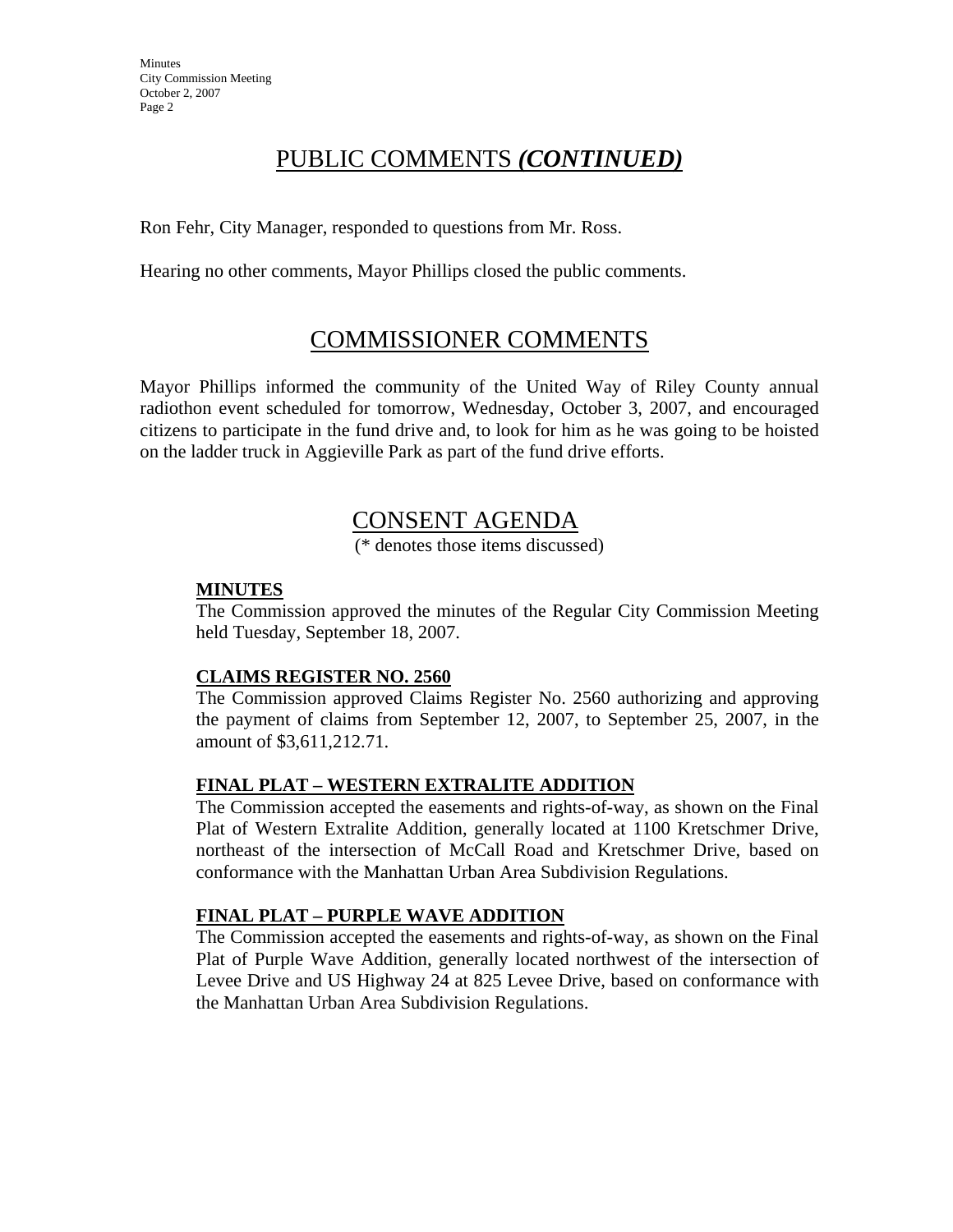# CONSENT AGENDA (*CONTINUED*)

## **FIRST READING – AMEND – MANHATTAN ZONING REGULATIONS**

The Commission approved first reading of an ordinance amending the Manhattan Zoning Regulations, Section 16-201, to modify the definition of the term School, by replacing "K" with "pre-K", based on the findings in the Staff Memorandum *(See Attachment No. 1)*.

## **RESOLUTION NO. 100207-A – SET BOND SALE DATE – FIRST READING – GENERAL OBLIGATION BOND SERIES 2007-C**

The Commission approved Resolution No. 100207-A setting November 6, 2007, as the date to sell \$3,275,000.00 in general obligation bonds (Series 2007-C) and approve first reading of an ordinance issuing \$3,275,000.00 in general obligation bonds for the following projects: *Lee Mill Heights Addition, Unit Two – Street (ST0509); Abbott Acres Addition – Street (ST0605); Hylton Heights Road – Street (ST0504); Miller Ranch Addition, Unit Three, Phase One – Street (ST0521); Brookfield Addition, Unit Eight – Sanitary Sewer (SS0604), Street (ST0610), and Water (WA0607); and Kimball Townhomes – Sanitary Sewer (SS0609) and Water (WA0621).* 

## **\* CHANGE ORDER NO. 2 – CONCRETE PANEL REPLACEMENT (ST0708)**

Ron Fehr, City Manager, and Rob Ott, City Engineer, provided additional information on the item and responded to questions from the Commission.

The Commission approved Change Order No. 2 for the Concrete Panel Replacement (ST0708) resulting in an increase in the amount of \$212,227.50 (+64.8%) to the contract with Pavers Inc., of Salina, Kansas.

# **\* AWARD CONTRACT – ARMORY OFFICE BUILDING REMODEL (AP0701)**

Ron Fehr, City Manager, responded to questions on the renovation of the Armory office building.

Peter Van Kuren, Airport Director, provided additional information on the item.

The Commission accepted the Engineer's Estimate in the amount of \$107,500.00 and awarded a construction contract in the amount of \$100,351.00 to Cheney Construction, Inc., of Manhattan, Kansas, for the Armory Office Building Remodel (AP0701).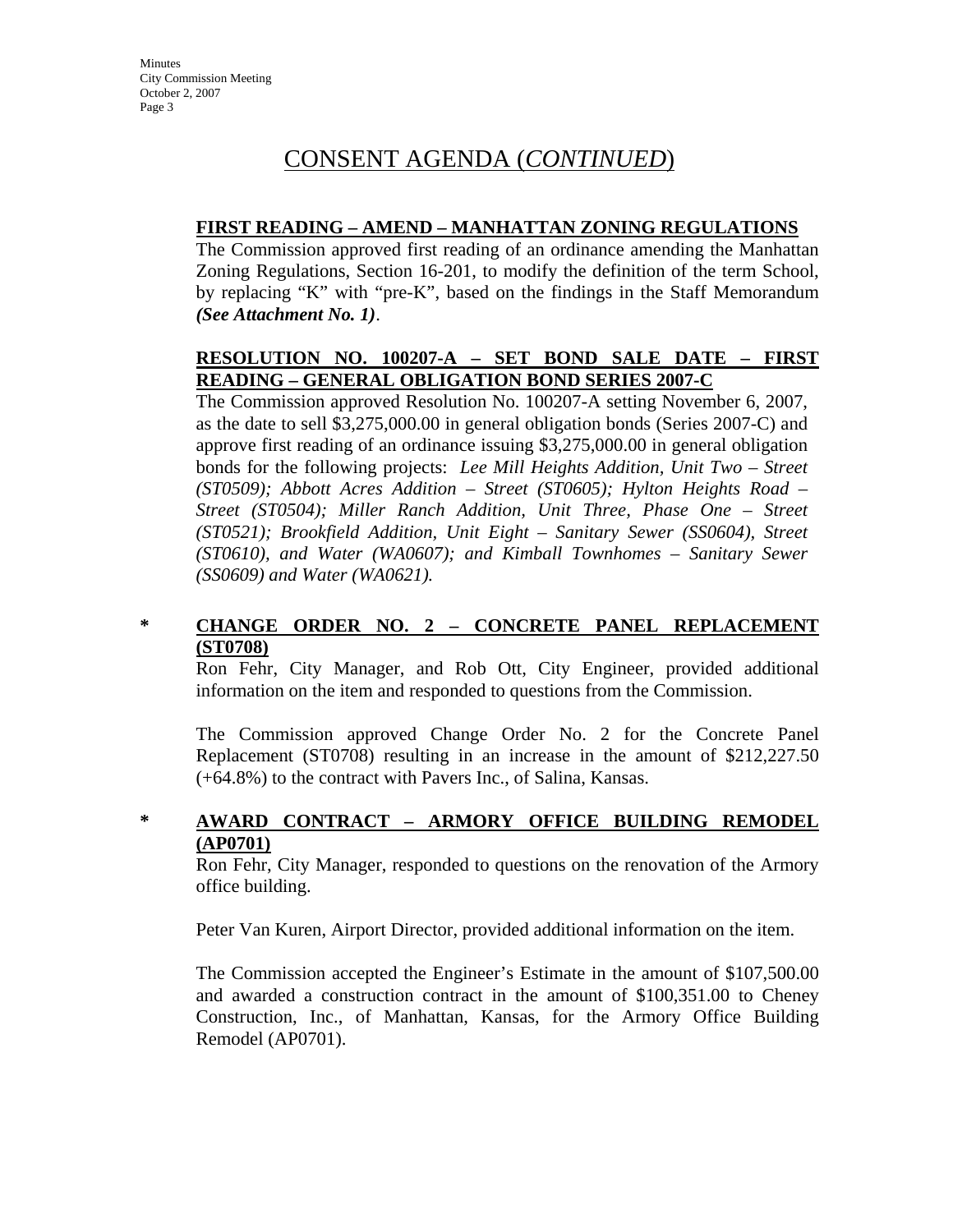# CONSENT AGENDA (*CONTINUED*)

# **\* LEASE AGREEMENT – GENERAL SERVICES ADMINISTRATION**

Ron Fehr, City Manager, responded to questions on the lease amount.

Peter Van Kuren, Airport Director, responded to questions regarding percentage of leased space.

The Commission executed the Lease Agreement between the City of Manhattan and General Services Administration for use of the Armory Office Building.

# **RESOLUTION NO. 100207-B – GENERAL OBLIGATION BONDS – ARMORY OFFICE BUILDING REMODEL (AP0701)**

The Commission approved Resolution No. 100207-B authorizing financing in an amount not to exceed \$150,000.00 in general obligation bonds for the remodeling of the Armory Office Building (AP0701).

## **CONSENT TO ASSIGNMENT – HANGAR LEASE – ROBERT F. SAGER TRUST, NO. 1**

The Commission authorized the Mayor to consent to the assignment of the Hangar Lease agreement between the City of Manhattan and Sager Building Corporation to the Robert F. Sager Trust, No. 1.

## **\* AWARD – TAX CREDITS – UNION PACIFIC DEPOT**

Commissioner Sherow provided additional information on the item.

The Commission accepted the bids; awarded the tax credit sale to Commerce Bank, of St. Louis, Missouri; and authorized the Mayor to enter into agreements for the purchase and transfer of the tax credits. Union Pacific Depot Tax Credits

Dee R. Ross, 2304 Brockman Street, asked questions about the change order increase for the concrete panel replacement contract with Pavers, Inc.; asked about the Armory Office Remodeling project; asked about the term of the hangar lease with Robert Sager; and, asked the Commission how the tax credits awarded for the Union Pacific Depot affects the taxpayers of Manhattan.

Ron Fehr, City Manager, addressed the questions raised from Mr. Ross.

Commissioner Sherow explained the award of tax credits for the Union Pacific Depot and, stated the City should be proud of the return on its investment.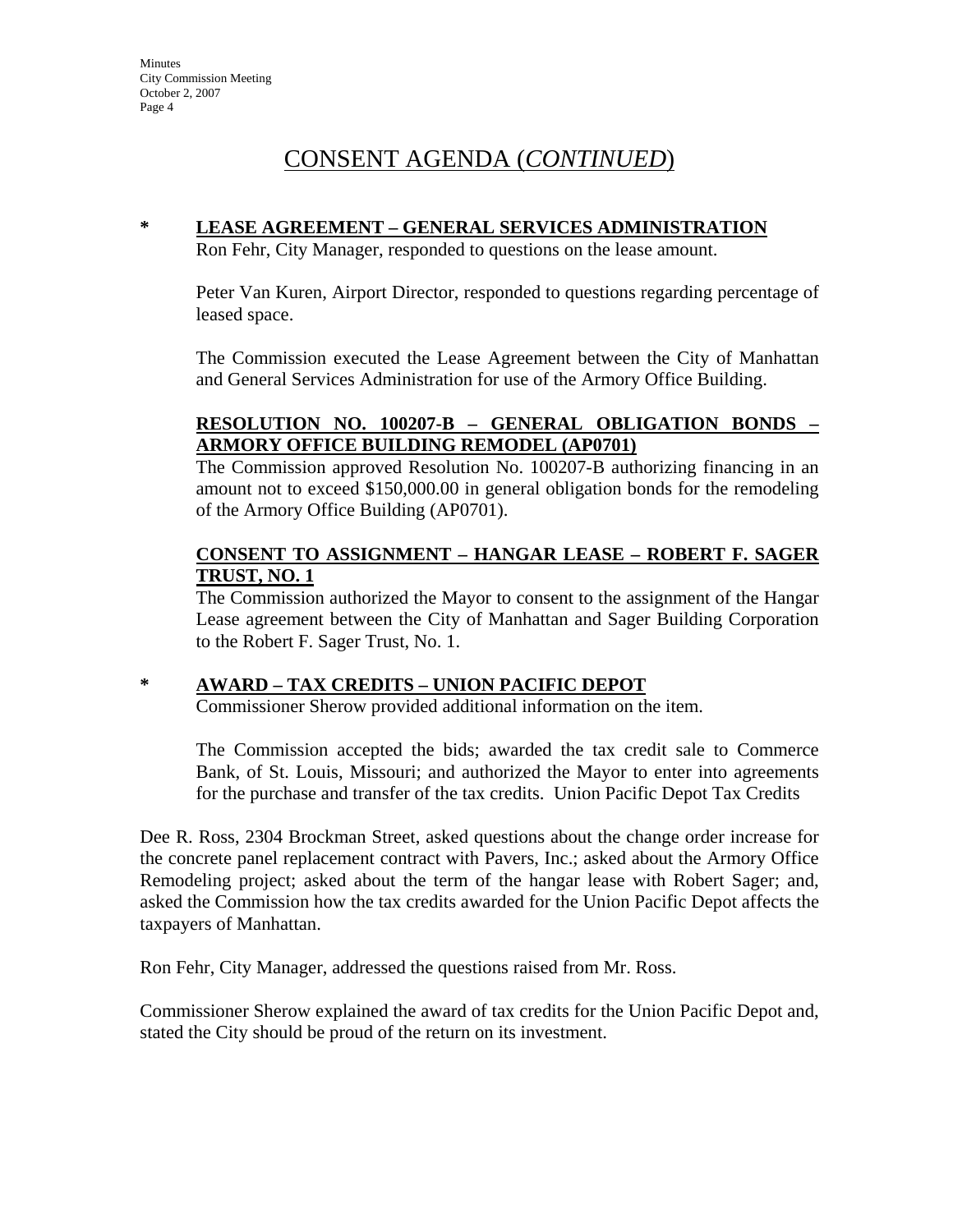# CONSENT AGENDA (*CONTINUED*)

After discussion, Commissioner Snead moved to approve the consent agenda. Commissioner Sherow seconded the motion. On a roll call vote, motion carried 5-0.

# GENERAL AGENDA

#### **FIRST READING – REZONE - THE NORTHWEST CORNER OF FORT RILEY BOULEVARD AND SOUTH JULIETTE AVENUE; POWELL BROTHERS**  PLUMBING; AND PORTIONS OF EL PASO LANE, SOUTH 8<sup>TH</sup> STREET, AND **THE FORT RILEY BOULEVARD RIGHTS-OF-WAY**

Eric Cattell, Assistant Director for Planning, presented the item and answered questions from the Commission.

Ron Fehr, City Manager, and Eric Cattell, Assistant Director for Planning, responded to questions from the Commission regarding sidewalks, storage of hazardous waste, and restrictive covenants.

Spencer Lombardo, Dial Realty Corp., provided additional information on the rezoning request and stated that he was willing to put a sidewalk in the area shown on the site plan. He then answered additional questions from the Commission.

Robert Green, representing O'Reilly Auto Parts, stated the application allows O'Reilly Auto Parts to do what is requested by Dial and the City of Manhattan. He stated that a sidewalk will be built, if needed, and encouraged the Commission to approve the item. He then responded to additional questions from the Commission.

Ron Fehr, City Manager; Bill Frost, City Attorney; and Eric Cattell, Assistant Director for Planning, provided clarification on the issue with hazardous materials, restrictive covenant, and the rezoning request.

After discussion, Commissioner Hatesohl moved to approve first reading of an ordinance rezoning the northwest corner of Fort Riley Boulevard and South Juliette Avenue, Powell Brothers Plumbing, and portions of the El Paso Lane, South  $8<sup>th</sup>$  Street, and Fort Riley Boulevard rights-of-way from PUD, Planned Unit Development District, and R-2/TNO, Two-Family Residential District with Traditional Neighborhood Overlay District, to LM-SC, Light Manufacturing-Service Commercial District, based on the findings in the Staff Report *(See Attachment No. 2)*. Commissioner Strawn seconded the motion. On a roll call vote, motion carried 5-0.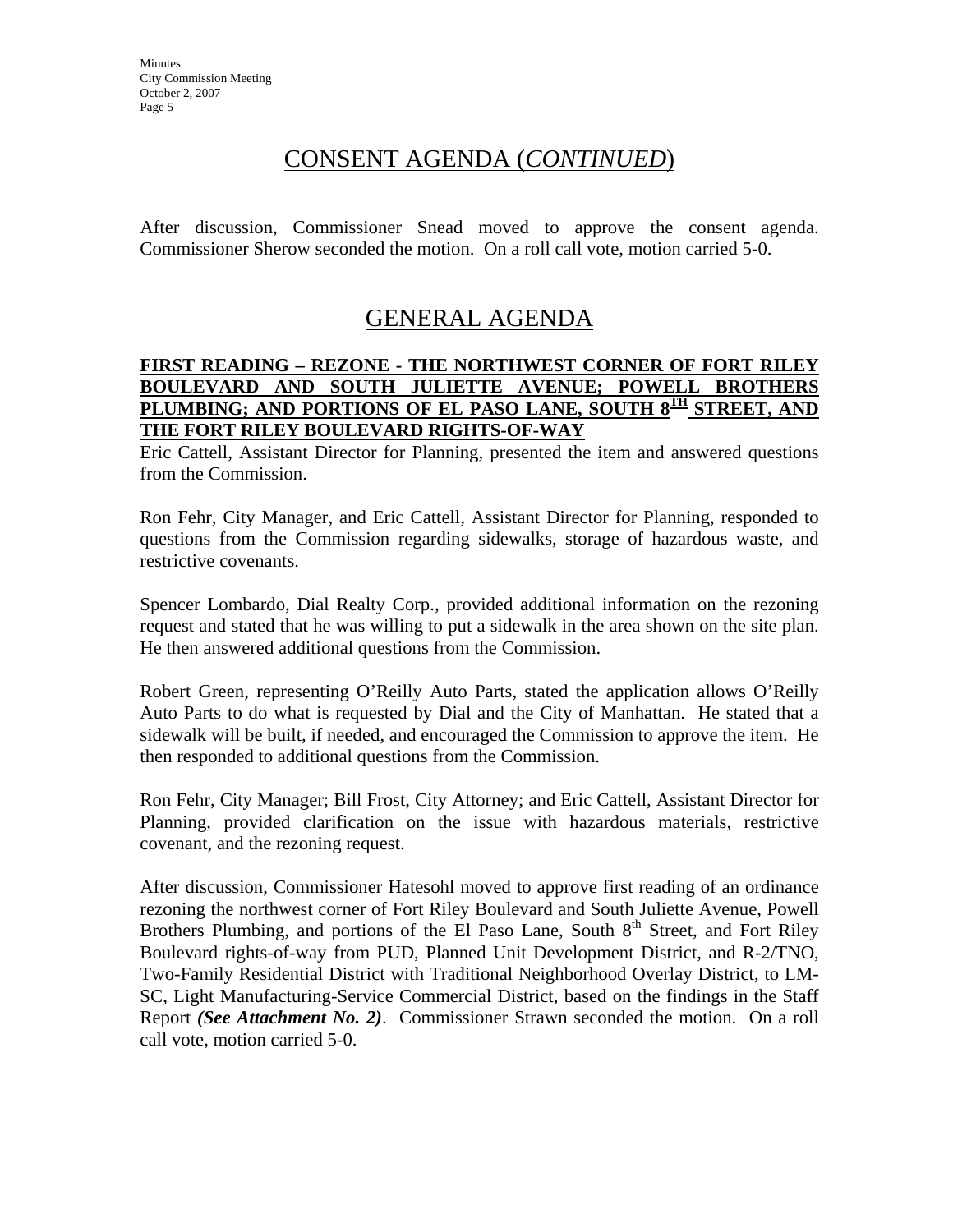# GENERAL AGENDA (*CONTINUED*)

## **FIRST READING – REZONE - LOTS 2 AND 3, MAA AMBA ADDITION**

Eric Cattell, Assistant Director for Planning, presented the item.

Commissioner Strawn asked for clarification whether he should abstain from the item due to the employment and position of his son with GTM Sportswear, Inc.

Bill Frost, City Attorney, provided clarification on conflict of interest.

Commissioner Strawn informed the Commission that he was stepping down from further discussion of the item.

Dave Dreiling, Owner, GTM Sportswear, Inc., provided additional information about the rezoning request and responded to questions from the Commission.

After discussion, Commissioner Snead moved to approve first reading of an ordinance rezoning Lots 2 and 3, MAA AMBA Addition, located generally southwest of the intersection of Enoch Lane and US 24 Frontage Road, and east - southeast of the southern end of Carlson Street, from C-5, Highway Service Commercial District, to I-2, Industrial Park District, based on the findings in the Staff Report *(See Attachment No. 3)*. Commissioner Sherow seconded the motion. On a roll call vote, motion carried 4-0, with Commissioner Strawn not participating on the item.

## **AGGIEVILLE PARKING REQUEST**

Diane Stoddard, Deputy City Manager, introduced the item.

Jeff Levin, Aggieville Business Association, presented seven requests for various parking restrictions and regulations within the Aggieville Business District. He then answered questions from the Commission.

Bill Frost, City Attorney, provided clarification on the operational hours of the parking control officer.

Jeff Levin, Aggieville Business Association, informed the Commission of safety concerns due to the lack of lighting from Aggieville Business District to City Park. He then responded to questions from the Commission regarding trash pickup, public/private parking ventures, parking meters, and communication that has occurred with Kansas State University.

Bill Frost, City Attorney, informed the Commission that the parking meters were removed many years ago.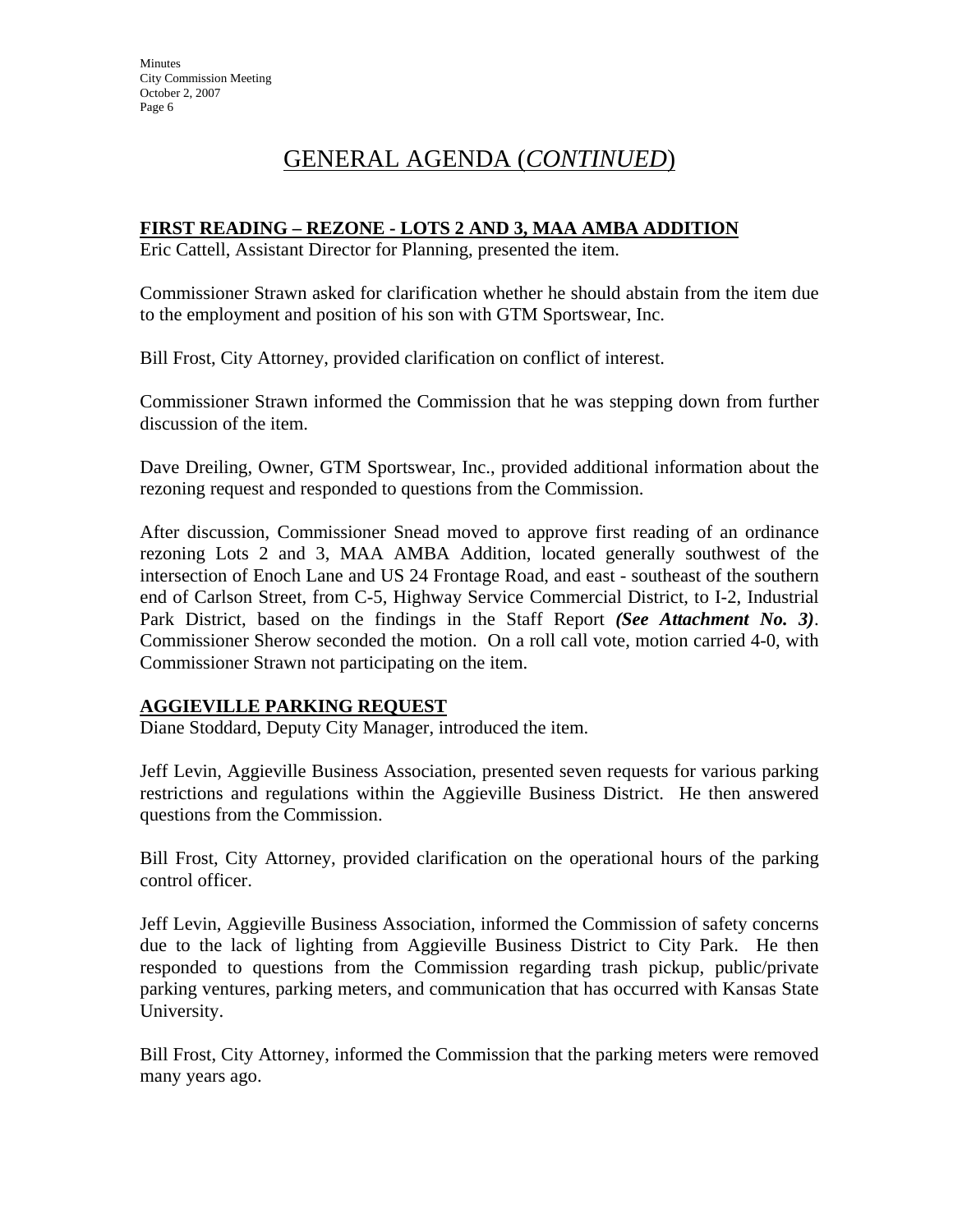**Minutes City Commission Meeting** October 2, 2007 Page 7

# **GENERAL AGENDA (CONTINUED)**

#### **AGGIEVILLE PARKING REQUEST (CONTINUED)**

Diane Stoddard, Deputy City Manager, stated that there is a consensus of the Commission to move forward with the Aggieville Business Association request and said that the item would come back to the Commission for future action. She then answered questions from the Commission regarding the proposed increase in parking fines and designated parking proposal for tenants who live in the area.

Bill Frost, City Attorney, provided clarification on the proposed increase in parking fines.

#### **ADJOURNMENT**

At 8:55 p.m., the Commission adjourned.

Fges, CMC, City Clerk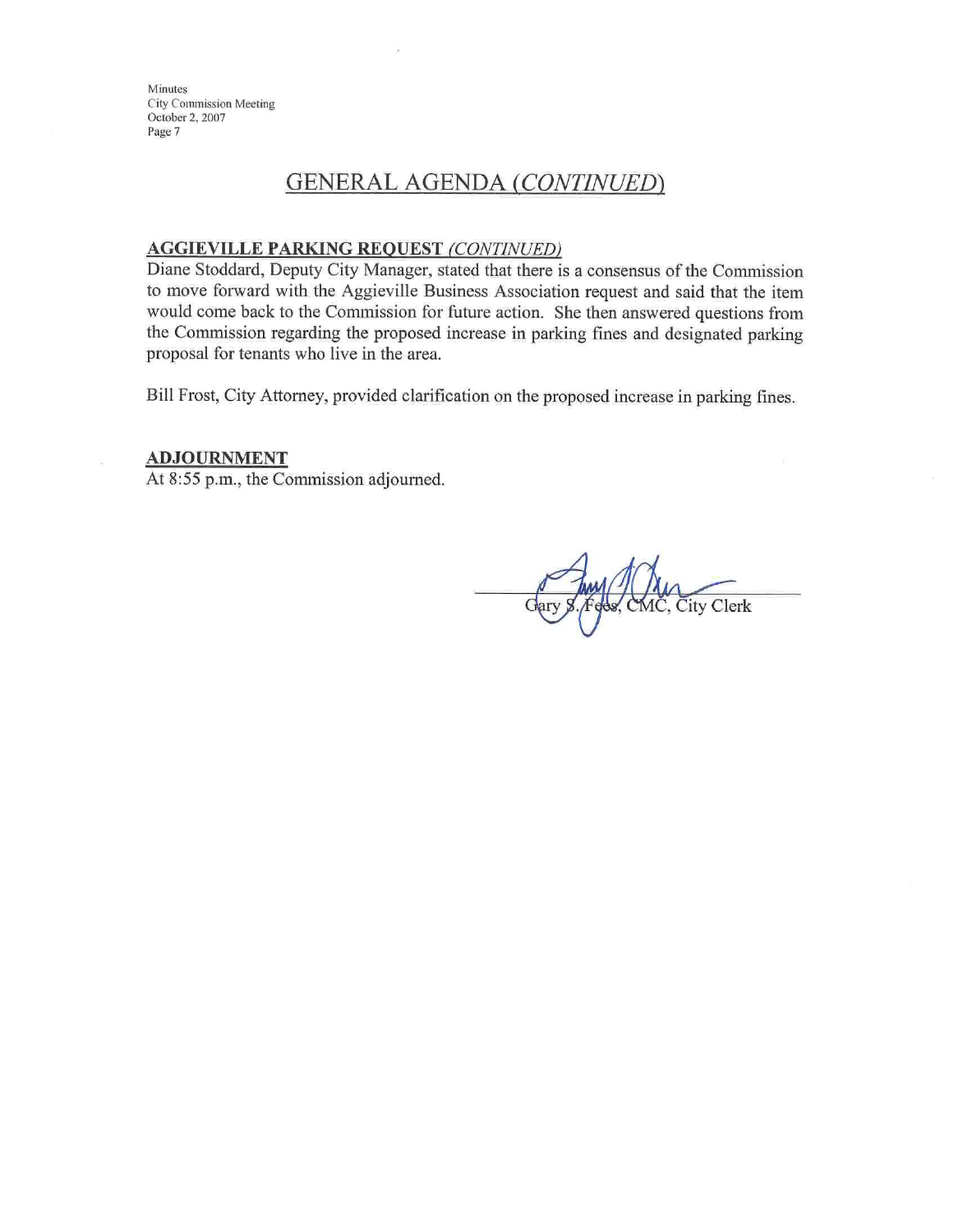

# INTER-OFFICE MEMORANDUM

| DATE:        | <b>August 27, 2007</b>                                                                          |
|--------------|-------------------------------------------------------------------------------------------------|
| TO:          | Manhattan Urban Area Planning Board                                                             |
| <b>FROM:</b> | <b>Steve Zilkie, AICP, Senior Planner</b>                                                       |
| RE:          | <b>Amend Manhattan Zoning Regulations to Change the Definition of the</b><br><b>Term School</b> |

# **BACKGROUND**

Manhattan-Ogden USD 383 Board of Education (attachment) has requested an Amendment of the term School as defined in the Manhattan Zoning Regulations. The applicant indicates that, "There is a national and state movement to expand the public school definition from kindergarten through  $12<sup>th</sup>$  grade to prekindergarten through twelfth grade." In keeping with the national movement, "Kansas has required public schools to provide prekindergarten service for children with disabilities. The district is also required to have "typical peers" for special education students, thus regular preschool students are also served at district facilities. Preschool programs are at Head Start (Eugene Field), College Hill, and Amanda Arnold Elementary School. The four-year-at-risk grant and the current pre-kindergarten pilot grant indicate State support for early intervention. Public schools are expanding their mission to include early childhood programs."

The current definition of School provides for classes kindergarten through  $12<sup>th</sup>$  grade. The definition does not include prekindergarten, or preK as proposed. To ensure that the term School, includes the mandated services, which public schools must now provide, the applicant has proposed to remove "K" and replace it with "preK". The revised definition of School is proposed to read:

"Any public or private facility which conducts regular classes *preK* K through 12, or any portion thereof, and which meets the minimum educational standards set forth by the State of Kansas. In addition, school shall also include any publicly owned or operated vocational-technical institution. The term "School" shall not include Group Day Care Centers."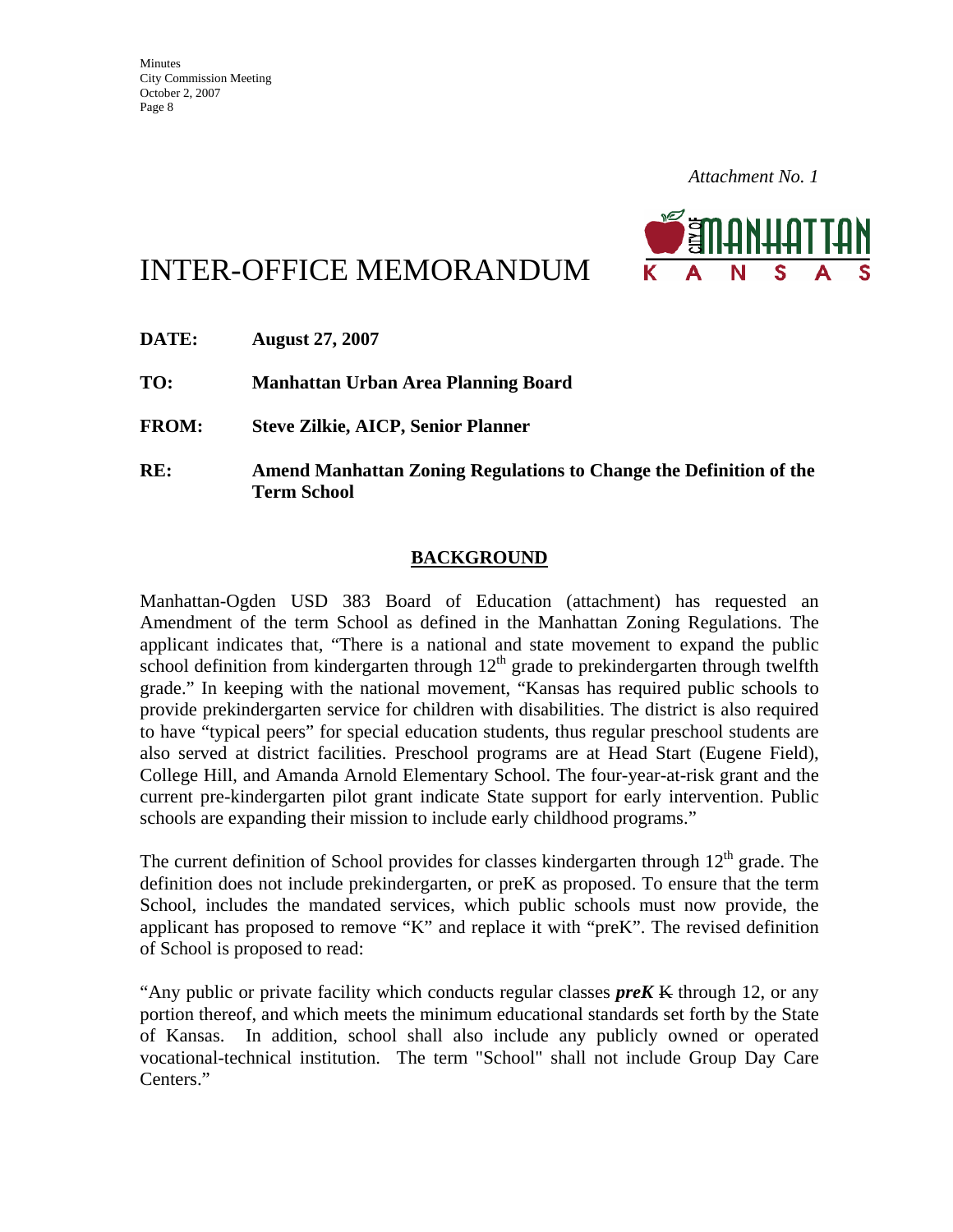## **AMENDMENTS TO THE TEXT OF THE ZONING REGULATIONS**

When a proposed amendment results in a change to the text of the Zoning Regulations, the report from the Planning Staff shall contain a statement as to the nature and effect of the proposed amendment, and determinations as to the following:

# **WHETHER SUCH CHANGE IS CONSISTENT WITH THE INTENT AND PURPOSE OF THE ZONING REGULATIONS**

The intent of the Zoning Regulations is to protect the public health, safety and general welfare, and to protect property values, through the creation of zoning districts in which land uses are controlled in order to be compatible with other nearby uses. The term School is defined in the Zoning Regulations and School is a Permitted Use in residential zoning districts or Conditional Use in several commercial zoning districts. A Permitted Use is permitted by right and assumed to be compatible with other uses in the same zoning district. A Conditional Use is allowed in a zoning district, but prior to the Use being established its impact on adjacent properties and neighborhoods is considered by the Board of Zoning Appeals to ensure compatibility and address, or mitigate, impacts. The proposed amendment is consistent with the intent and purposes of the Zoning Regulations.

The proposed amendment is consistent with the Zoning Regulations and modifies the intent of the term School to reflect the changing mission of Schools.

# **AREAS WHICH ARE MOST LIKELY TO BE DIRECTLY AFFECTED BY SUCH CHANGE AND IN WHAT WAY THEY WILL BE AFFECTED**

Any zoning district in which Schools are a Permitted Use or Conditional Use, will be equally affected. Schools are a Permitted Use in all residential zoning districts, overlay districts to include the UO, University Overlay District, TNO, Traditional neighborhood Overlay District and M-FRO, Multi-Family Redevelopment Overlay District. Schools are a Conditional Use in the C-1, Restricted Business District, C-2, Neighborhood Shopping District, C-5, Highway Service Commercial District, and C-6, Heavy Commercial District.

In the City of Manhattan, public schools are located in residential districts with the exception of the East High School Campus on Poyntz Avenue, which is partially in the C-1 District. Some increases in traffic may be expected as schools expand services to the public. Minimal impact on neighborhood streets and the public street system should occur as a result of the expanded service. Manhattan Catholic Schools are private schools and Seven Dolors Grade School and Lucky Jr. High School may also be affected. Both schools are in residential a residential district.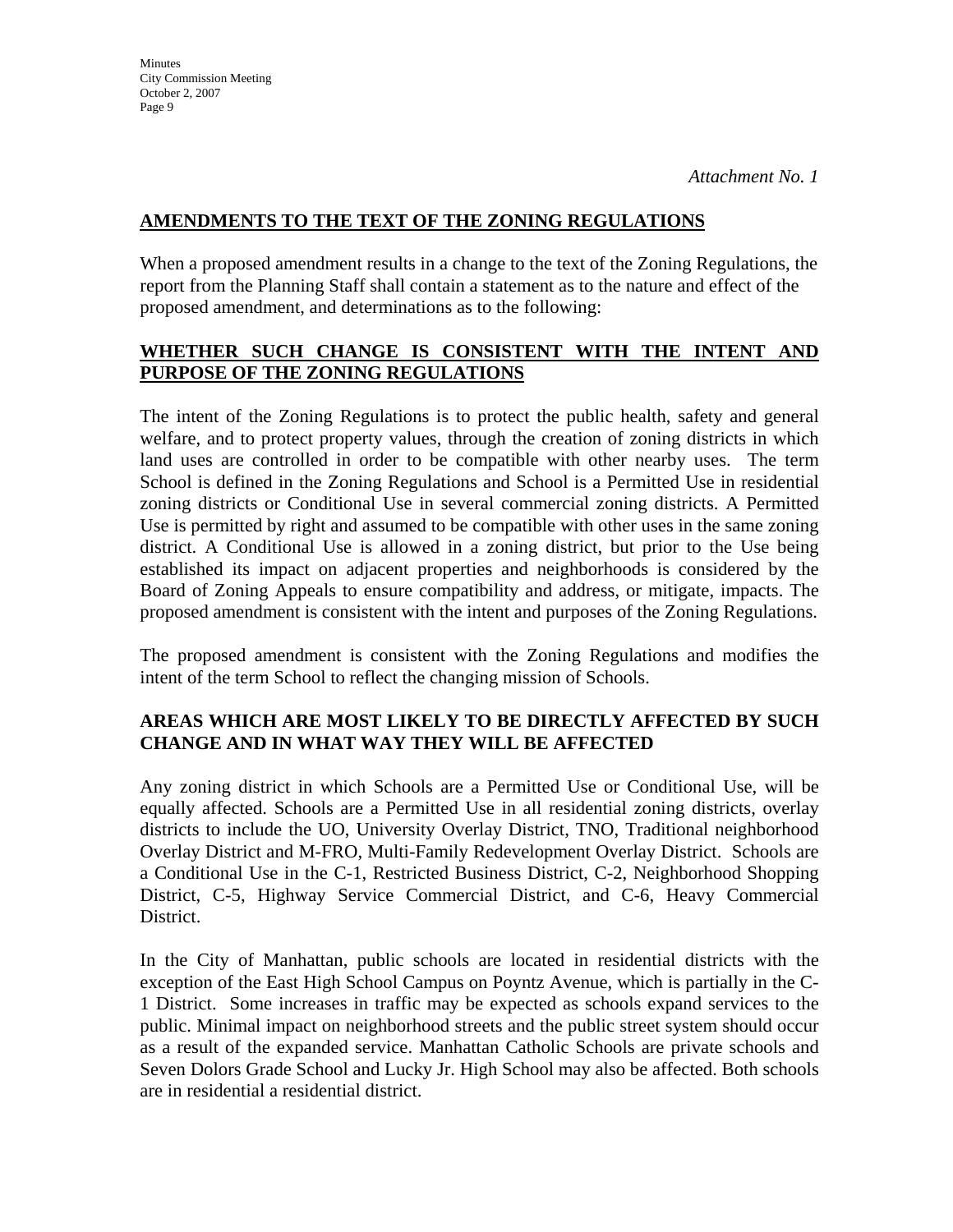# **WHETHER THE PROPOSED AMENDMENT IS MADE NECESSARY BECAUSE OF CHANGED OR CHANGING CONDITIONS IN THE AREAS AND ZONING DISTRICTS AFFECTED, OR IN THE CITY PLANNING AREA, GENERALLY, AND IF SO, THE NATURE OF SUCH CHANGED OR CHANGING CONDITIONS**

The State of Kansas requires that public schools provide prekindergarten services, which is part of a national and state trend. As the applicant notes, "The change has come about due to the increasing responsibility and expectations of public schools to expand programs to preschool students."

## **WHETHER SUCH CHANGE IS CONSISTENT WITH THE INTENT AND PURPOSE OF THE POLICY AND GOALS AS OUTLINED IN THE ADOPTED COMPREHENSIVE PLAN OF THE CITY**

The Manhattan Urban Area Comprehensive Plan indicates areas within the City, which are for residential growth, existing and future, and public facilities, such as existing schools, which are shown on the Future Land Use Maps as Public/Semi Public. Schools are primarily within residential districts, which coincide with residential areas described in the Comprehensive Plan.

Provision for schools is addressed in Chapter 4, Land Use and Growth Management and in Chapter 6, Public Facilities and Services. As a public facility, the need for schools as a quality of life factor in the community is noted in Chapter 6 in the Background and Intent "*The availability of water, wastewater, fire protection and emergency management services, police protection, schools, parks and other utilities and services affects the safety and quality of life for residents and the economic stability of the City and County."* (Page 6-1)

Applicable provisions in the Comprehensive Plan in Chapter 4 include:

# *Goal#1*

*Promote land use and development practices that consider current and future economic, social, and environmental impacts, ensuring the ability of future generations to meet their own needs.* (Chapter 4, Land Use and Growth Management, page 4-1)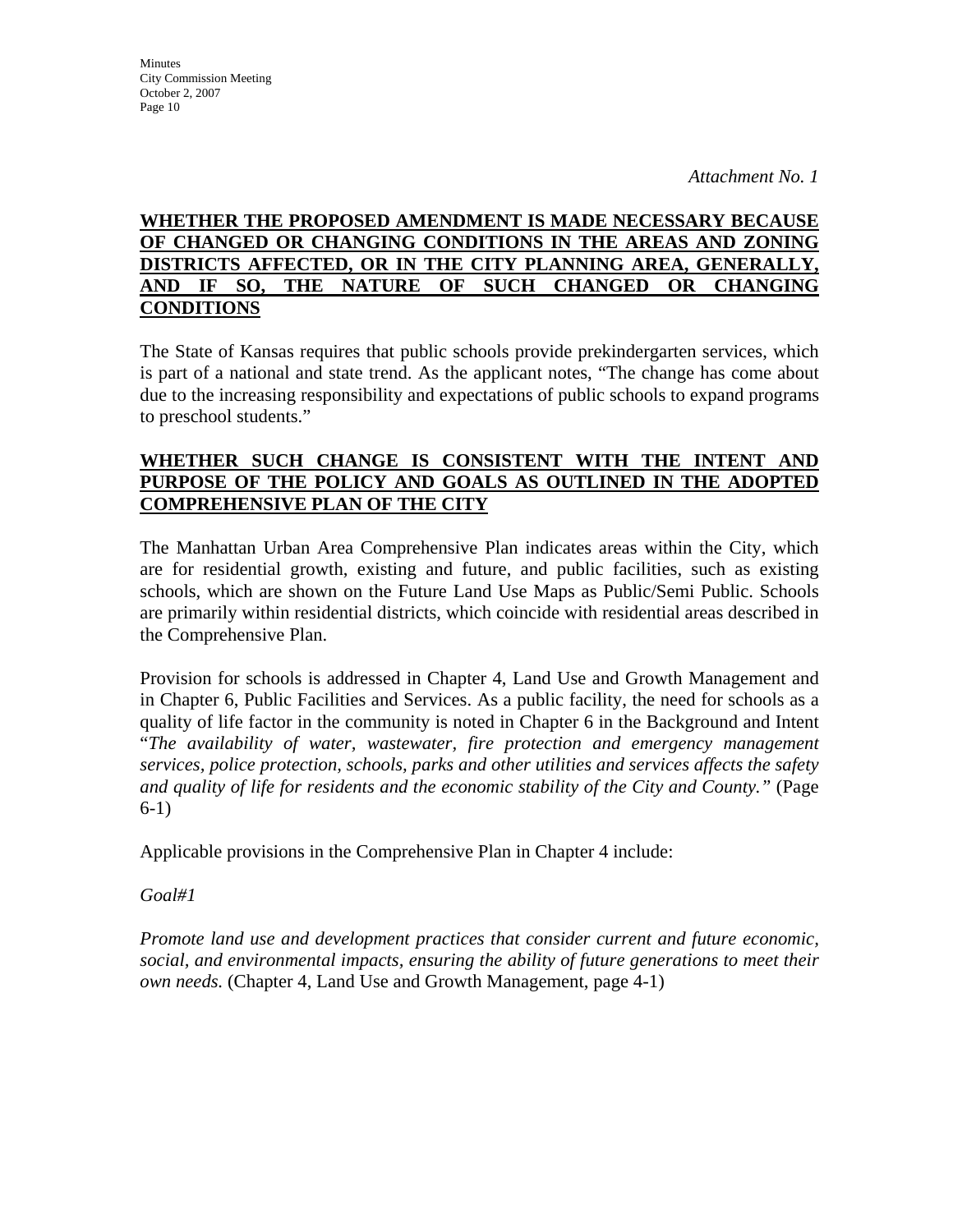*Guiding Principle* 

*Coordinate and plan growth that meets the diverse needs of the community while proceeding in an orderly and efficient manner.* (Chapter 4, Land Use and Growth Management, page 4-1)

Applicable policy:

*UR 2: Neighborhood Focal Point* 

*Urban Residential neighborhoods should contain and be designed around a focal point that includes neighborhood scale retail and services, public and institutional uses, including but not limited to schools, daycare facilities, community centers, places of worship, parks and open space. Depending on the location, a single neighborhood center can serve several nearby neighborhoods.* (Chapter 4, Land Use and Growth management, page 4-5)

Applicable policy in Chapter 6:

#### *PFS 6: Coordinate with School Districts*

*The City and County shall work closely with Manhattan Urban Area school districts to ensure that locations for future school sites are considered, as more detailed neighborhood level planning occurs for the future growth areas identified in the Comprehensive Plan.* (Chapter 6, Public Facilities and Services, page 6-2)

The proposed amendment to the re-define the term School coordinates the efforts of the school district to provide mandated services while meeting the needs of the community, current and future. The proposed amendment conforms to the Comprehensive Plan.

## **ALTERNATIVES**

It appears the MUAPB has the following alternatives concerning the issue at hand. The Board may:

- 1. Recommend approval of the proposed amendment to the City Commission.
- 2. Recommend denial of the proposed amendment to the City Commission.
- 3. Modify the proposed amendment and forward the modifications, along with an explanation, to the City Commission.
- 4. Table the public hearing to a specific date, and provide further direction to City Administration.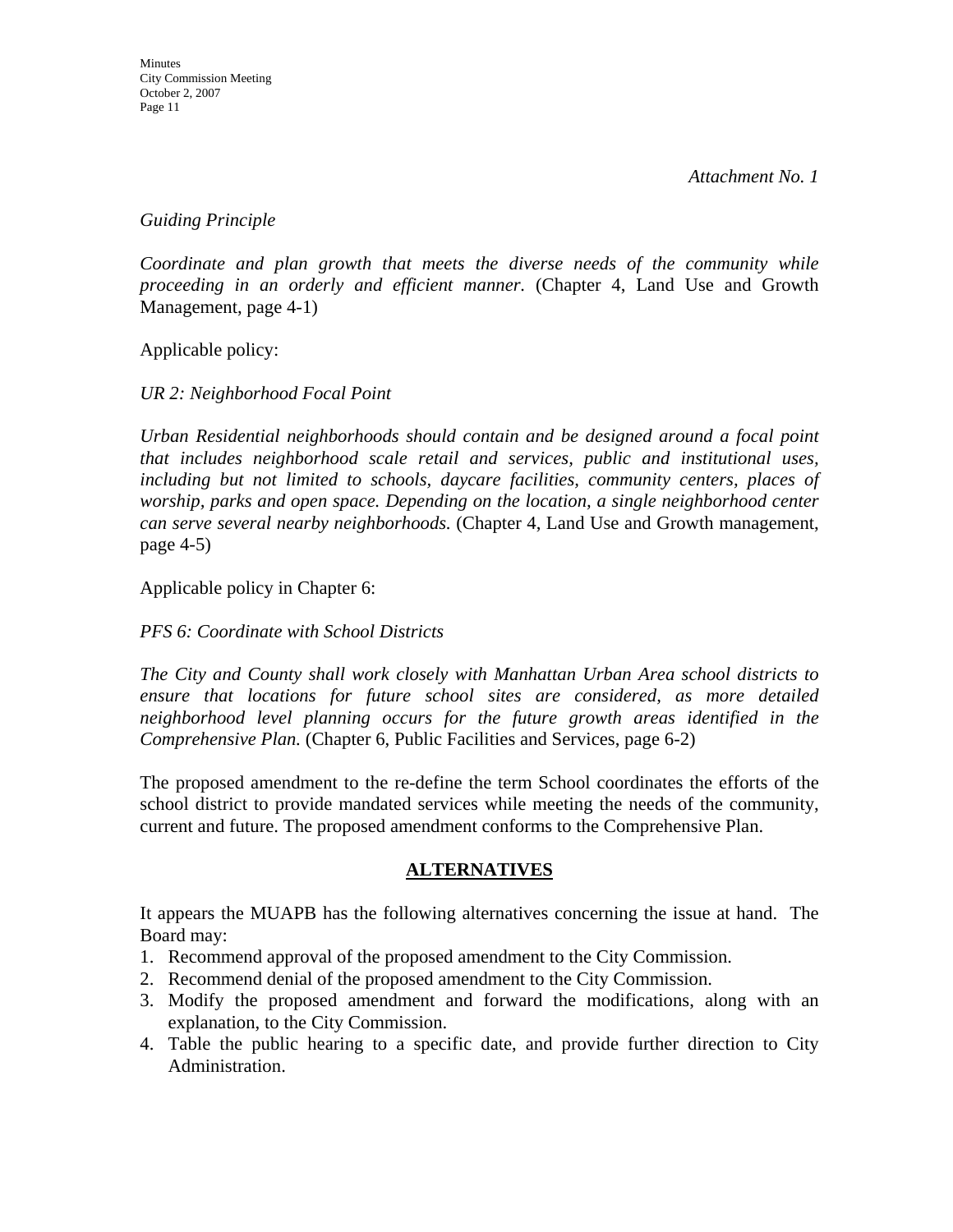Minutes City Commission Meeting October 2, 2007 Page 12

*Attachment No. 1* 

#### **RECOMMENDATION**

City Administration recommends approval of the amendment to the Manhattan Zoning Regulations to Article XVI, Construction and Definitions, Part 2, Definitions, Section 16- 201, to amend the definition of the term School to re-place K with preK.

#### **POSSIBLE MOTION**

The Manhattan Urban Area Planning Board recommends approval of the amendment to the Manhattan Zoning Regulations to Article XVI, Construction and Definitions, Part 2, Definitions, Section 16-201, to amend the definition of the term School, as proposed, based on the findings in the Staff Memorandum.

07120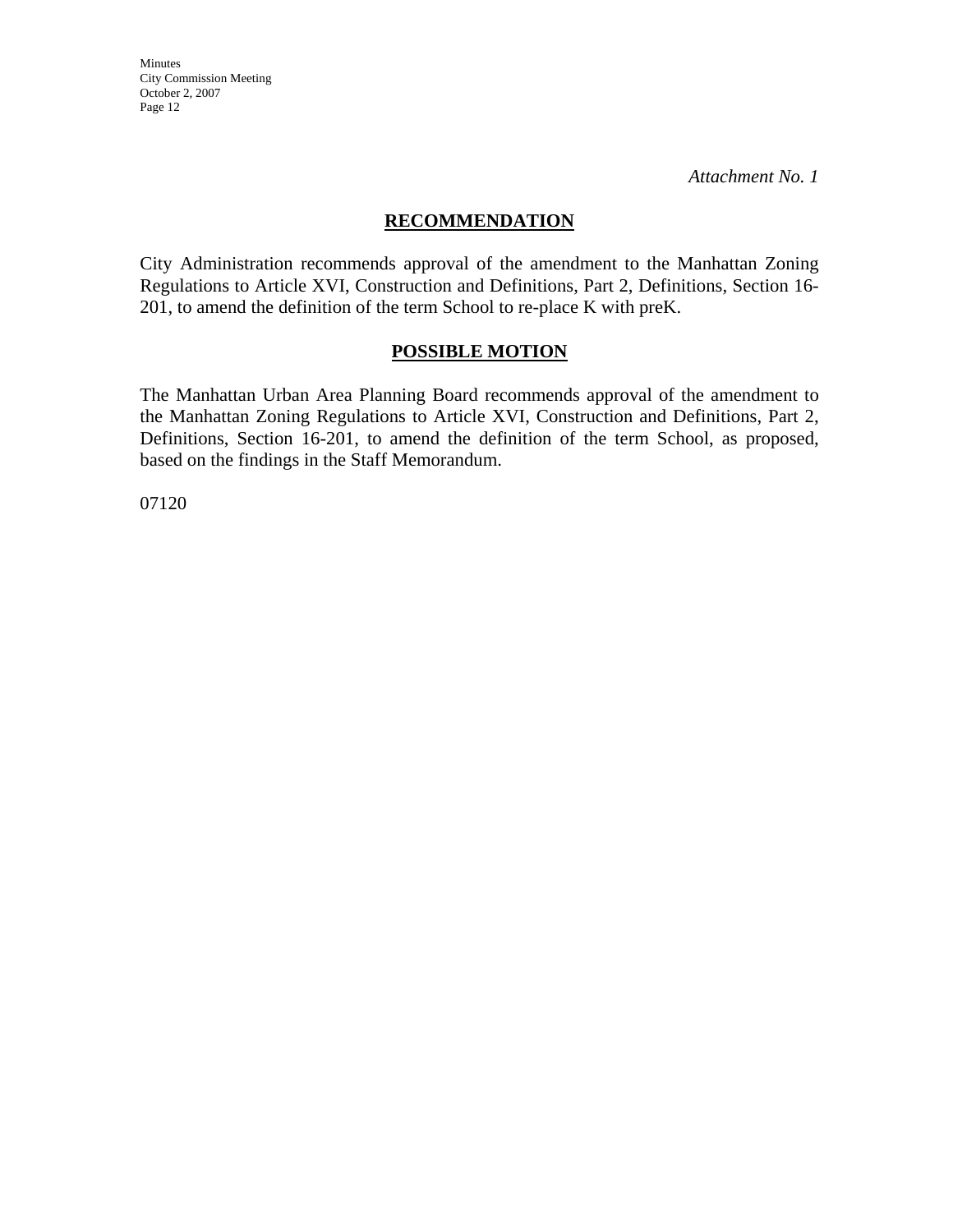#### **STAFF REPORT**

#### **ON AN APPLICATION TO REZONE:**

Three residential lots on the northwest corner of Ft. Riley Boulevard and S. Juliette Avenue and Powell Brothers Plumbing business at 515 S.  $8<sup>th</sup>$  Street and 520 S.  $8<sup>th</sup>$  Street, and portions of El Paso Lane, S. 8<sup>th</sup> Street and Ft. Riley Boulevard right-of-way.

More specifically Lots 41, 42, 43, 44, 45, 46, 47 and 48 in Ward 5 and the South 100 feet of Lots 193, 194 and 195 and the South Half of the alley adjacent to Lots 43, 44, 45, 46, 47 and 48 and the East Half of 8th Street adjacent to Lot 48 and the West Half of 8th Street adjacent to the South 100 feet of Lot 193 and all of Ft. Riley Boulevard adjacent to Lots 41, 44, 45, 46, 47, 48, 193, 194 and 195, all in Ward 5, City of Manhattan, Riley County, Kansas.

**FROM:** PUD, Planned Unit Development District, and R-2, Two-Family Residential District with TNO, Traditional Neighborhood Overlay District.

**TO:** LM-SC, Light Manufacturing-Service Commercial District.

**APPLICANT:** Dial Realty.

**ADDRESS:** 11506 Nicholas St., Ste 200, Omaha, NE 68154.

**OWNERS:** Premier Commercial Equity, LLC (Lot 43 Ward 5) Powell Brothers, Inc. (Lots 41, 42, 44, 45, 46, 47 and 48 Ward 5; and South 100 feet of Lots 193, 194 and 195 Ward 5)

ADDRESSES: 512 S. Juliette Avenue, Manhattan, KS; and 515 S. 8<sup>th</sup> Street, Manhattan, KS.

**LOCATION:** generally located northwest of the intersection of Ft. Riley Boulevard and South Juliette Avenue. The rezoning site includes three vacant lots on the northwest corner of South Juliette Avenue and Ft. Riley Boulevard, and the Powell Brothers Plumbing business at 515 S.  $8<sup>th</sup>$  Street and 520 S.  $8<sup>th</sup>$  Street.

**AREA:** Total: approximately 2.93 acres, of which 1.72 acres is private property and 1.21 acres is public right-of-way.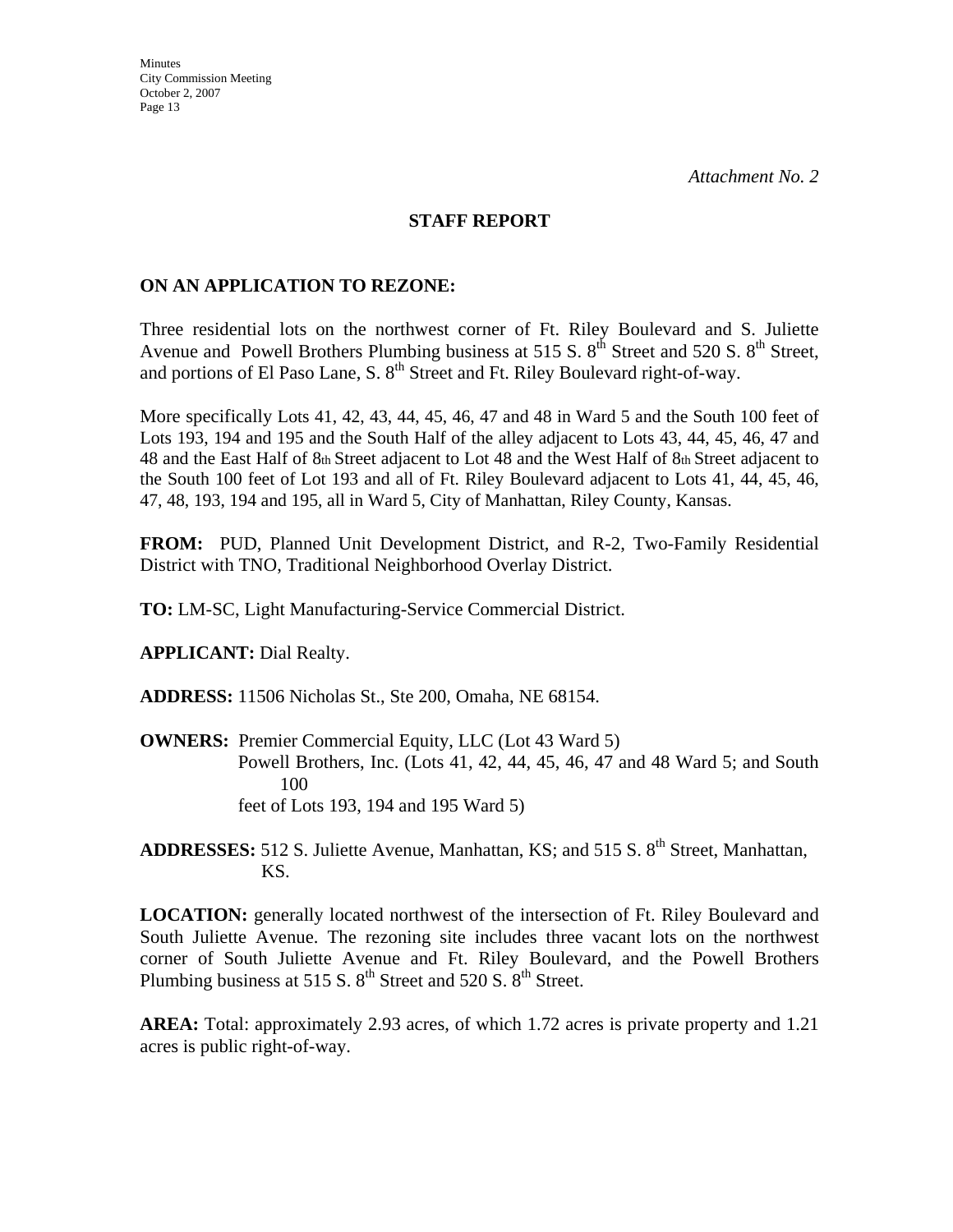**DATE OF PUBLIC NOTICE PUBLICATION:** Monday, July 30, 2007 and Thursday, August 16, 2007.

**DATE OF PUBLIC HEARING: PLANNING BOARD:** Monday, August 20, 2007 tabled to September 6, 2007 to re-advertise Public Hearing. **CITY COMMISSION:** Tuesday, October 2, 2007

**EXISTING USE:** Two vacant residential lots, one residential lot with a single-family dwelling, a plumbing contracting business and storage yard, warehouse and storage yard.

**PHYSICAL AND ENVIRONMENTAL CHARACTERISTICS:** A flat site consisting of residential and service commercial/light industrial uses. There are two vacant residential lots and one residential lot with a house, all of which are on the northwest corner of Ft. Riley Boulevard and S. Juliette Avenue and south of El Paso Lane, a public alley. Powell Brothers, a plumbing contractor's business, is located to the east of the residential lots, and consists of two parts: (1.) An open and largely unscreened gravel, dirt and grass covered storage and parking/yard storage yard enclosed by a 6 to 8 foot chain link fence topped with barbed wire (partial screening along the alley), and a service commercial building on the southwest corner of the alley and S.  $8<sup>th</sup>$  Street; and, (2.) A storage building and a partially screened gravel, dirt and grass covered storage yard, which is enclosed by a 6 to 8 foot chain link fence topped with barbed wire, both on the west side of S.  $8<sup>th</sup>$  Street and adjacent to the north side of Ft. Riley Boulevard. There are scattered trees and grass lawns on the site. The site is in the 500 Year Flood Plain, an area that is not regulated by Flood Plain Regulations.

The rezoning site also consists of adjoining public right-of-way described above.

# **SURROUNDING LAND USE AND ZONING:**

- **(1) NORTH:** 15 foot wide public alley (El Paso Lane), single-family and two family dwelling units, and Yuma Street; R-2/TNO Districts.
- **(2) SOUTH:** An approximate 70 foot wide arterial street (Ft. Riley Boulevard), auto sales, parts and service, and vacuum cleaner sales and service; LM-SC District.
- **(3) EAST:** A 100 foot wide arterial right-of-way (S. Juliette Avenue), public alley with single and two family uses north of the alley and highway service commercial uses south of the alley; R-M, Four-Family Residential District with TNO District and LM-SC District.
- (4) WEST: S.  $8<sup>th</sup>$  Street, church, single and two-family dwelling units; R-2/TNO Districts.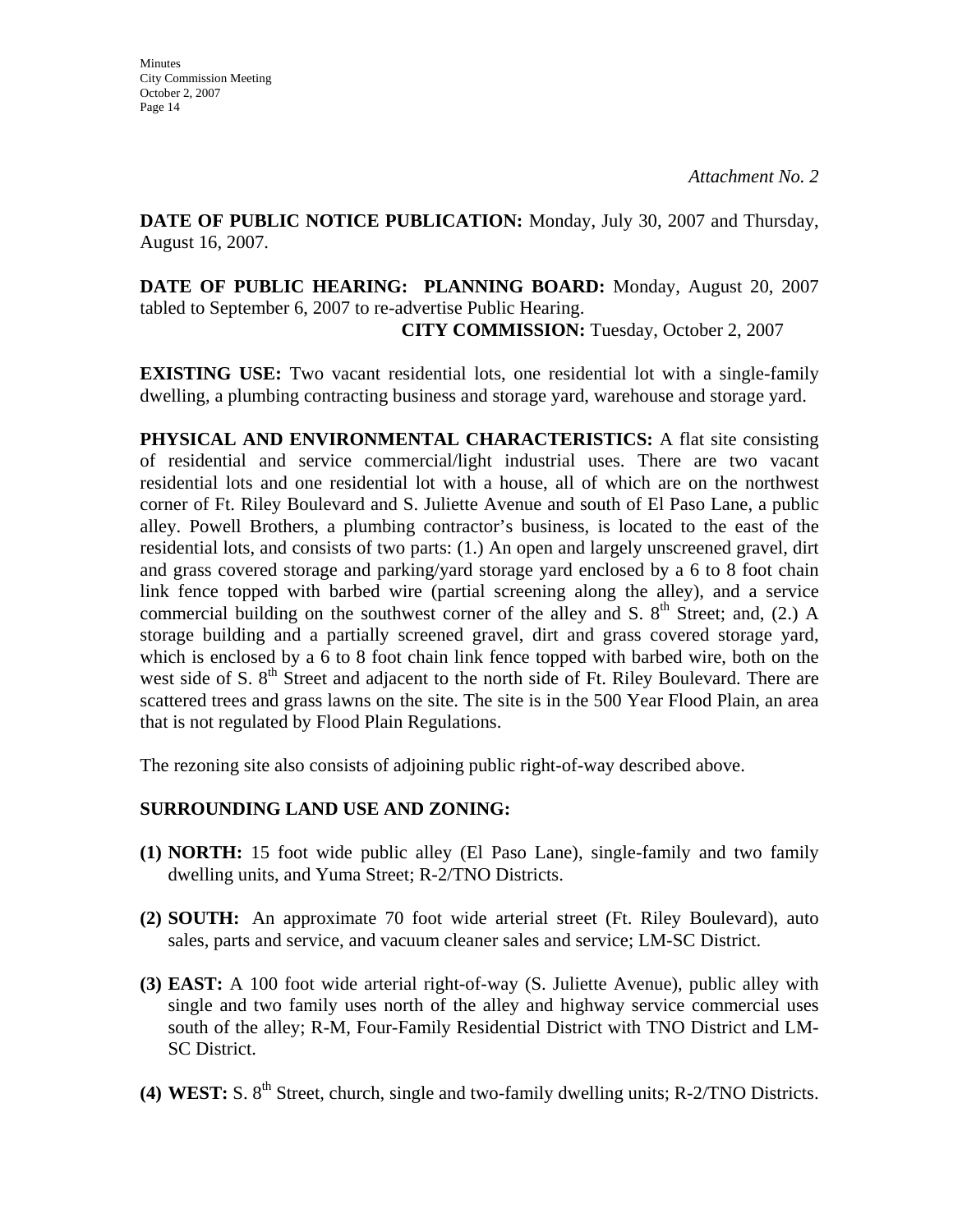**Minutes** City Commission Meeting October 2, 2007 Page 15

*Attachment No. 2* 

**GENERAL NEIGHBORHOOD CHARACTER:** The neighborhood is a mixture of residential and service commercial, light industrial and low density residential. Service commercial and light industrial dominate the Ft. Riley Boulevard corridor to the east of the rezoning site and south of El Paso Lane. Residential uses are located north of El Paso Lane and west and south of the rezoning site. The existing uses within the rezoning sites have existed for many years.

**SUITABILITY OF SITE FOR USES UNDER CURRENT ZONING:** Powell Brothers Plumbing at 515 S.  $8<sup>th</sup>$  Street is a suitable and permitted use of the PUD. The PUD was established for the plumbing business only. The warehouse and storage yard at 520 S.  $8<sup>th</sup>$ Street is a nonconforming use in the R-2/TNO District, subject to the requirements for Nonconforming Uses, Article VIII, of the Zoning Regulations. It was established as a warehouse and storage yard in an industrial district when the building and yard were constructed. The three residential lots are suitable for the uses of the R-2/TNO District. Two of the vacant lots could be built on, but are located at the intersection of two major arterial streets. The lots have remained vacant since 1975 and do not appear to be suitable as residential lots given the highway nature of the corridor.

**COMPATIBILITY OF PROPOSED DISTRICT WITH NEARBY PROPERTIES AND EXTENT TO WHICH IT MAY HAVE DETRIMENTAL AFFECTS:** The rezoning site has been dominated by a service commercial/light industrial use since 1976 when the Powell Brothers PUD was established. The storage building and storage yard were established in the 1950's when the site was an industrial district and have remained as such since then. The site could be operated at more intense level than its current operation and conform to its current zoning. The residential lots on the corner of Ft. Riley Boulevard are inconsistent with the use of the service commercial light industrial use of the neighborhood south of El Paso lane alley. A plumbing contracting and warehouse use has existed in the area since as early as 1952.

An increase in traffic, light and noise can be expected. Vehicular traffic will increase in the alley as well as that part of the site accessed off S.  $8<sup>th</sup>$  Street. However, traffic volumes to S. 8<sup>th</sup> Street sites may not be significant because the sites cannot be accessed from Ft. Riley Boulevard and S. 8<sup>th</sup> Street intersection.

In the LM-SC District exterior lighting fixtures shall be shaded to avoid casting direct light on any property located in a residential district and so that no glare is visible to any traffic on any public street.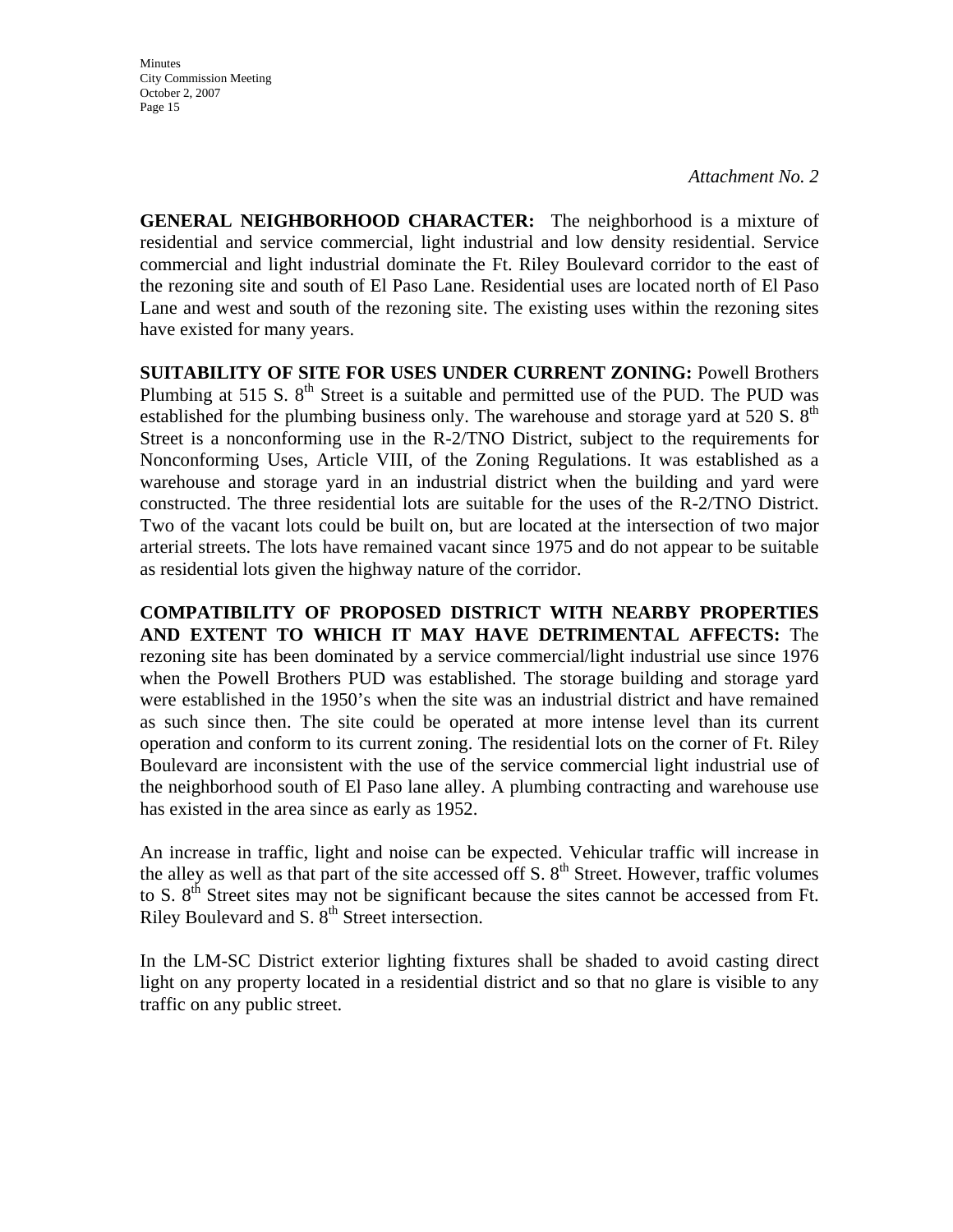City Commission Meeting October 2, 2007 Page 16

**Minutes** 

*Attachment No. 2* 

Residential areas to the north and west of the site should be reasonably protected from LM-SC development. All outdoor storage and/or display areas, except automobile sales lots, shall be enclosed by site obscuring screening of not less than six (6) in height. All operations and activities shall be conducted within a building, or buildings, except that storage, display areas, and loading docks may be maintained outside the building and screened.

**CONFORMANCE WITH COMPREHENSIVE PLAN:** The proposed rezoning site is shown on the Future Land Use map on the Downtown Core Neighborhoods Planning Area as Community Commercial (CC). The CC category policies include:

# *COMMUNITY COMMERCIAL (CC)*

## *CC 1: Characteristics*

*Community Commercial Centers provide a mix of retail and commercial services in a concentrated and unified setting that serves the local community and may also provide a limited draw for the surrounding region. These centers are typically anchored by a larger national chain, between 120,000 and 250,000 square feet, which may provide sales of a variety of general merchandise, grocery, apparel, appliances, hardware, lumber, and other household goods. Centers may also be anchored by smaller uses, such as a grocery store, and may include a variety of smaller, complementary uses, such as restaurants, specialty stores (such as books, furniture, computers, audio, office supplies, or clothing stores), professional offices and health services. The concentrated, unified design of a community commercial center allows it to meet a variety of community needs in a "onestop shop" setting, minimizing the need for multiple vehicle trips to various commercial areas around the community. Although some single use highway-oriented commercial activities will continue to occur in some areas, this pattern of development is generally not encouraged.* 

## *CC 2: Location*

*Community Commercial Centers should be located at the intersection of one or more major arterial streets. They may be located adjacent to urban residential neighborhoods and may occur along major highway corridors as existing uses become obsolete and are phased out and redeveloped over time. Large footprint retail buildings (often known as "big-box" stores) shall only be permitted in areas of the City where adequate access and services can be provided.* 

# *CC 3: Size*

*Typically require a site of between 10 and 30 acres.*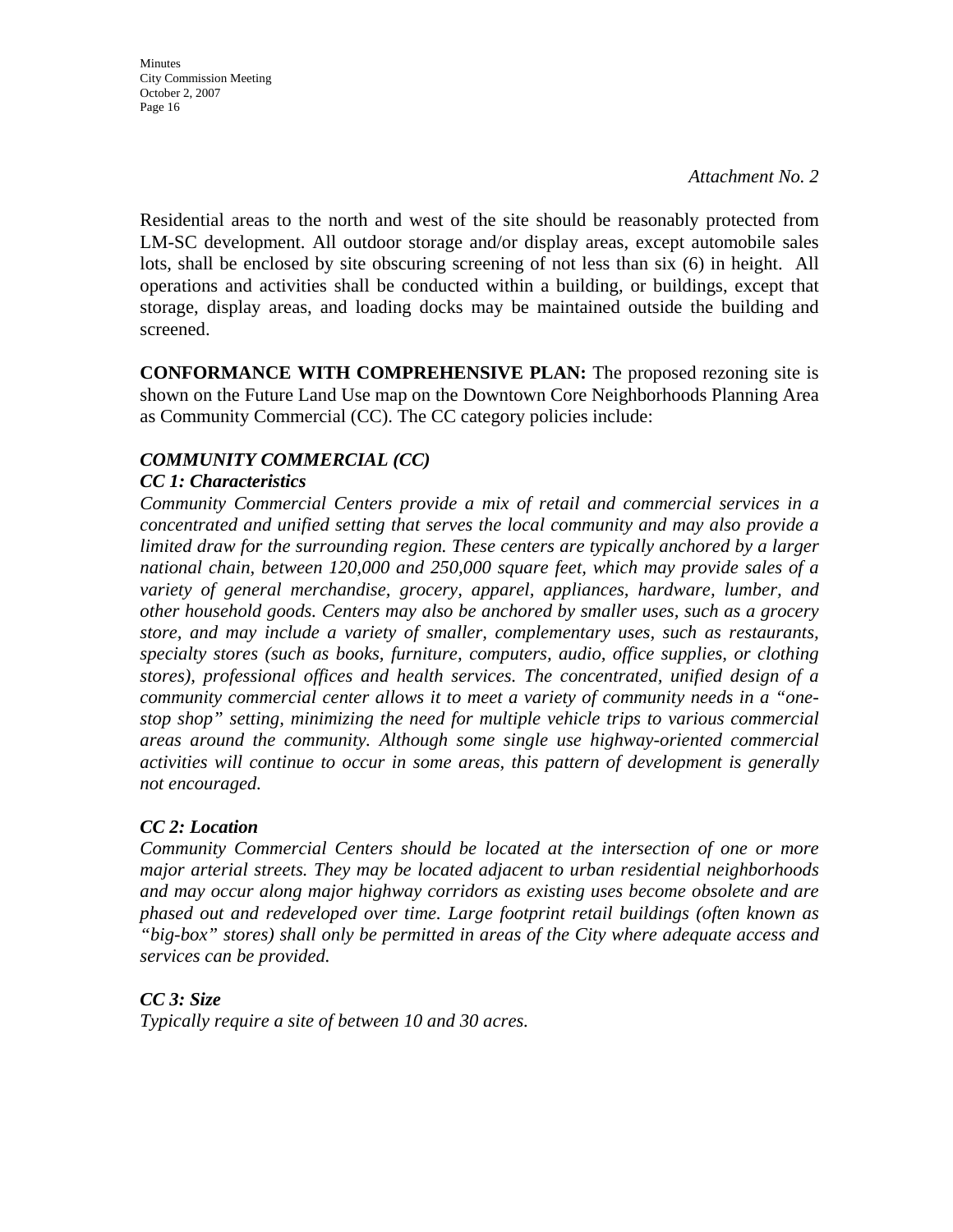## *CC 4: Unified Site Design*

*A unified site layout and design character (buildings, landscaping, signage, pedestrian and vehicular circulation) shall be required and established for the center to guide current and future phases of development. Building and site design should be used to create visual interest and establish a more pedestrian-oriented scale for the center and between out lots.* 

*CC 5: Architectural Character* 

*Community Commercial Centers shall be required to meet a basic level of architectural detailing, compatibility of scale with surrounding areas, pedestrian and bicycle access, and mitigation of negative visual impacts such as large building walls, parking areas, and service and loading areas. While these requirements apply to all community commercial development, they are particularly important to consider for larger footprint retail buildings, or "big-box" stores. A basic level of architectural detailing shall include, but not be limited to, the following:* 

- *Façade and exterior wall plane projections or recesses;*
- *Arcades, display windows, entry areas, awnings, or other features along facades facing public streets;*

*• Building facades with a variety of detail features (materials, colors, and patterns); and • High quality building materials.* 

# *CC 6: Organization of Uses*

*Community commercial services should be concentrated and contained within planned activity centers, or nodes, throughout the community. Within each activity center or node, complementary uses should be clustered within walking distance of each other to facilitate efficient, "one-stop shopping", and minimize the need to drive between multiple areas of the center. Large footprint retail buildings, or "big-box" stores should be incorporated as part of an activity center or node along with complementary uses. Isolated single store developments are strongly discouraged.* 

# *CC 7: Parking Design and Layout*

*Uninterrupted expanses of parking should be avoided. Parking areas should be broken into smaller blocks divided by landscaping and pedestrian walkways. Parking areas should be distributed between the front and sides of buildings, or front and rear, rather than solely in front of buildings to the extent possible.*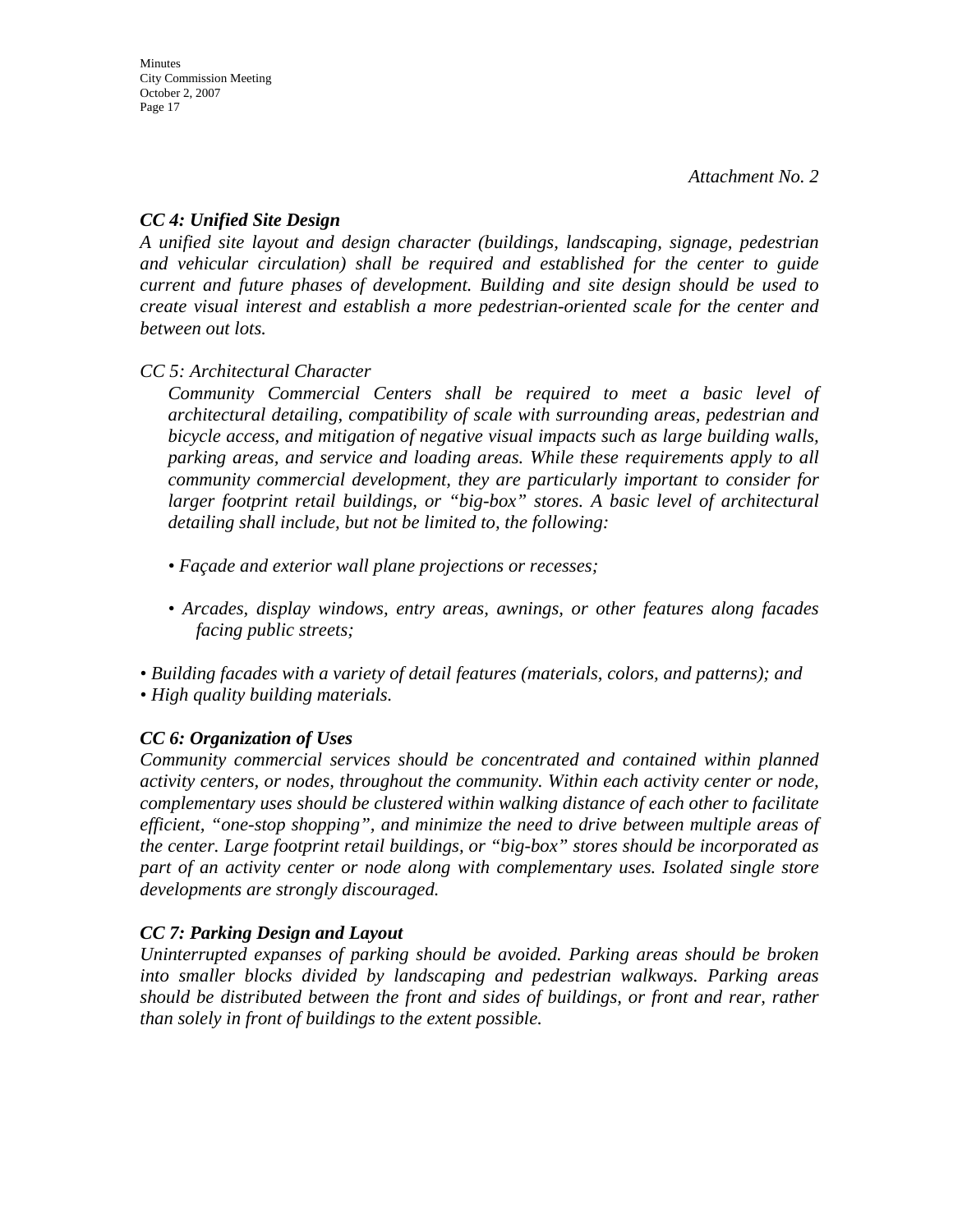## *CC 8: Circulation and Access*

*Clear, direct pedestrian connections should be provided through parking areas to building entrances and to surrounding neighborhoods or streets. Integrate main entrances or driveways with the surrounding street network to provide clear connections between uses for vehicles, pedestrians, and bicycles.* 

The proposed LM-SC District conforms to the Comprehensive Plan. While single-use highway service activities are generally discouraged to reduce multiple vehicle trips, the Plan recognizes single use activities may occur in the area.

As the applicant notes in the attached letter, the rezoning is to accommodate the relocation of O'Reilly's Auto Parts store from the Southern Redevelopment Area to the east end of the rezoning site. It is anticipated the remainder of the rezoning site may develop at some time in the future, however the City is not aware of specific plans for the area.

# **ZONING HISTORY AND LENGTH OF TIME VACANT AS ZONED:**

Entire site

1926-1965: F, Heavy Industrial District (entire site). 1965- 1969: B, Multiple-Family Dwelling District (entire site).

Residential lots, S.  $8<sup>th</sup>$  St and El Paso Lane rights-of-way and Powell Brothers Plumbing storage/warehouse at 520 S.  $8<sup>th</sup>$  Street

1969 – 2003: R-2, District (Residential lots and warehouse/storage yard December 16 2003-Present R-2/TNO District

Powell Brothers Plumbing (515 S.  $8<sup>th</sup>$  Street) and Ft. Riley Boulevard right-of-way

1969-1976: R-2 District. 1976-Present: Powell Brothers PUD.

In 1993, an application was submitted to rezone the Powell Brothers PUD and warehouse/ storage building to C-5, Highway Service Commercial District. The application was denied by the City Commission on June 15, 1993 (3-2), which recommended the applicant submit a PUD application. An application was resubmitted in 1994 to rezone the Powell Brothers PUD and warehouse/ storage building as a PUD. The Planning Board tabled the item for the neighbors and applicant to reach a compromise, however the application was withdrawn by Powell Brothers.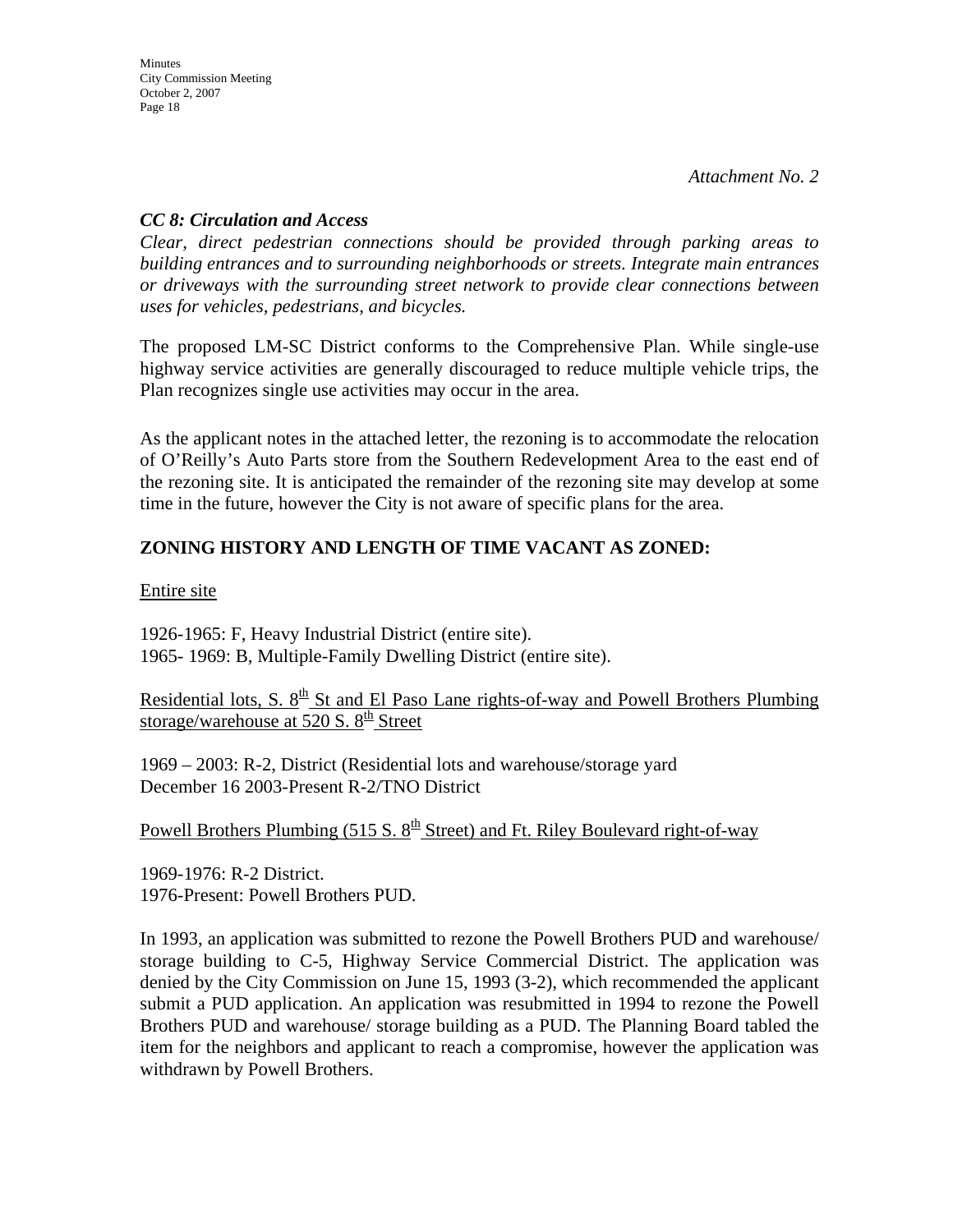**Minutes** City Commission Meeting October 2, 2007 Page 19

#### *Attachment No. 2*

Houses on the two vacant residential lots were demolished in 1975 and have remained vacant to date. The existing house on the third residential lot was built at an unknown date. Powell Brothers building at 515 S.  $8<sup>th</sup>$  Street was built in 1963 by Powell Brothers. The storage warehouse building at 520 S.  $8<sup>th</sup>$  Street was built in 1952 by Powell and Sons.

**CONSISTENCY WITH INTENT AND PURPOSE OF THE ZONING ORDINANCE:** The intent and purpose of the Zoning Regulations is to protect the public health, safety, and general welfare; regulate the use of land and buildings within zoning districts to assure compatibility; and to protect property values. The LM-SC District is designed to promote and encourage diverse economic growth through coordinated and efficient use of land and collocation of light industrial and highway service commercial activities. This district was designed to address the Goals and Objectives of the Industrial and Commercial Element of the Land Use Plan for Southeast Manhattan that was adopted October 17, 1988.

The LM-SC District requires additional landscaping and screening than the C-5 District. In addition, all operations and activities shall be conducted within a building, or buildings, except that storage, display areas, and loading docks may be maintained outside the building, except for automobile sales lots. These areas, except automobile sales lots, are required to be screened with 6 foot sight obscuring screening. Trash enclosures are also required to be screened by 6 foot sight obscuring screening.

Property to the north of the alley is R-2/TNO District. Minimum setback for buildings from an alley is 10 feet and for off-street parking is 5 feet. Front yard setbacks are 25 feet and side and rear yard setbacks where property lines abut a residential district are 10 feet.

Minimum lot area for development of a site that abuts a limited access arterial is 20,000 feet.

The total site between S. Juliette Avenue and S. 8<sup>th</sup> Street, south of El Paso alley and north of Ft. Riley Boulevard, a limited access arterial, is approximately 59,672 square feet, which exceeds the minimum lot size for development of a site that is along a limited access arterial.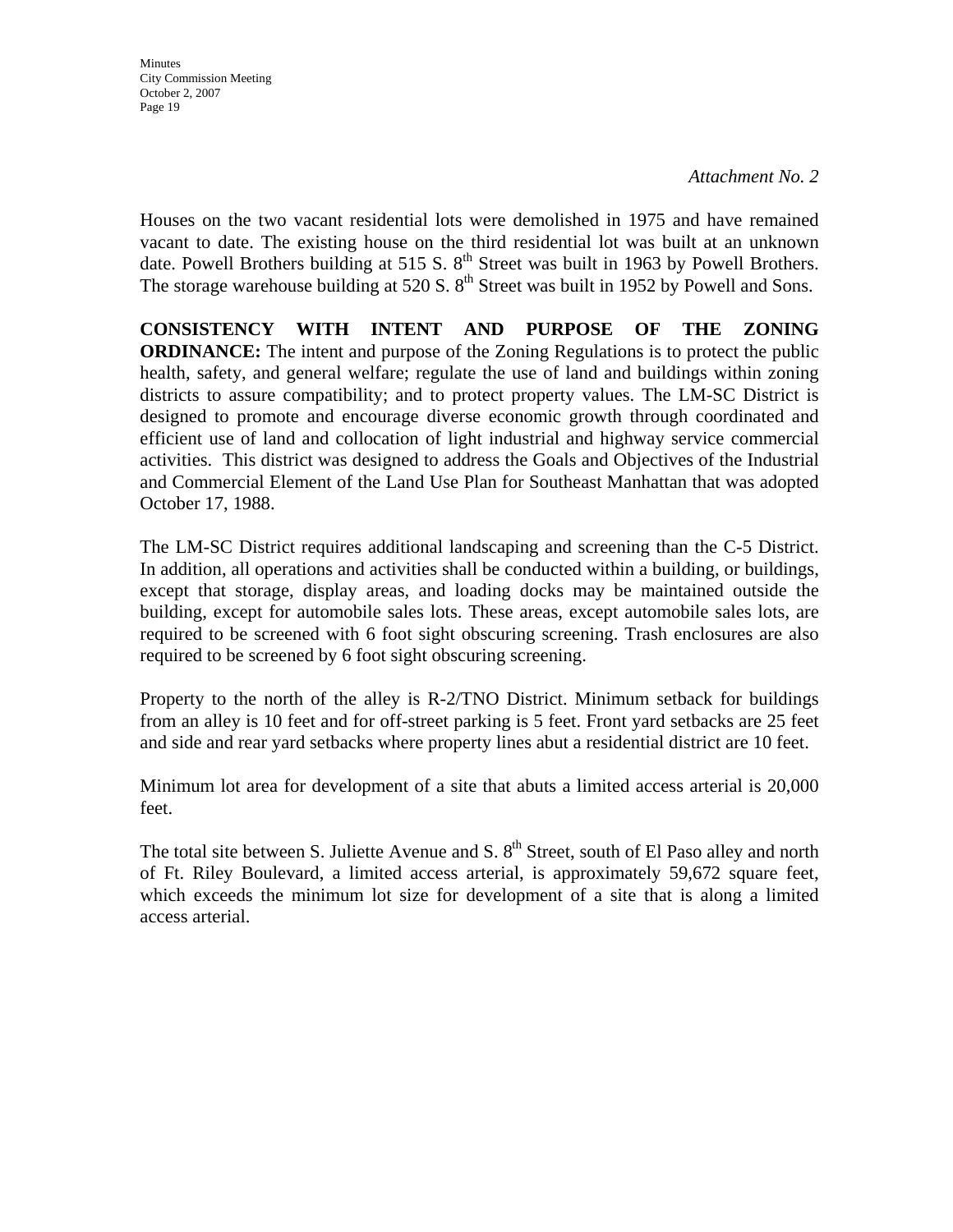Minutes City Commission Meeting October 2, 2007 Page 20

*Attachment No. 2* 

Powell Brothers Plumbing at 515 S.  $8^{th}$  Street and the warehouse/storage yard at 520 S.  $8^{th}$ Street would be Permitted Uses in the LM-SC District. The 515 S,  $8<sup>th</sup>$  Street storage areas are largely unscreened except for a short section of fence along the alley. The warehouse and storage yard at 520 S.  $8<sup>th</sup>$  Street will be nonconforming with respect to lot area and the western storage yard fence line, adjacent to a residential district, is unscreened. The northern storage yard fence is screened. Structures on both sites encroach into building setbacks. The improved lots may be utilized in their existing state, so long as it remains otherwise lawful, subject to the requirements of Article VIII, Nonconformities.

**RELATIVE GAIN TO THE PUBLIC HEALTH, SAFETY AND WELFARE THAT DENIAL OF THE REQUEST WOULD ACCOMPLISH, COMPARED WITH THE HARDSHIP IMPOSED UPON THE APPLICANT:** There appears to be no adverse affect on the general public if the rezoning is approved. It may be a hardship to the applicant if the rezoning is denied.

**ADEQUACY OF PUBLIC FACILITIES AND SERVICES:** Public facilities and services are adequate to serve the site. Sidewalks do not exist along Ft. Riley Boulevard on the north or south sides of the street on or adjacent to the site. There is no sidewalk along the side of the site in the S. Juliette Avenue frontage, however sidewalk may be buried under existing grass. Sidewalk exists on the east side of S.  $8<sup>th</sup>$  Street in front of the Powell Brothers building and extends north of El Paso alley connecting to Yuma Street. There is no sidewalk on the west side of the street.

## **OTHER APPLICABLE FACTORS:** None.

**STAFF COMMENTS:** City Administration recommends approval of the proposed rezoning of three residential lots on the northwest corner of Ft. Riley Boulevard and S. Juliette Avenue and Powell Brothers Plumbing business at 515 S.  $8<sup>th</sup>$  Street and 520 S.  $8<sup>th</sup>$ Street, and portions of El Paso Lane, S.  $8<sup>th</sup>$  Street and Ft. Riley Boulevard right-of-way from PUD, Planned Unit Development District, and R-2, Two-Family Residential District with TNO, Traditional Neighborhood Overlay District, to LM-SC, Light Manufacturing-Service Commercial District.

# **ALTERNATIVES:**

Recommend approval of the proposed rezoning of Lots 41, 42, 43, 44, 45, 46, 47 and 48 in Ward 5 and the South 100 feet of Lots 193, 194 and 195 and the South Half of the alley adjacent to Lots 43, 44, 45, 46, 47 and 48 and the East Half of 8th Street adjacent to Lot 48 and the West Half of 8th Street adjacent to the South 100 feet of Lot 193 and all of Ft. Riley Boulevard adjacent to Lots 41, 44, 45, 46, 47, 48, 193, 194 and 195, all in Ward 5 from PUD, Planned Unit Development District, and R-2, Two-Family Residential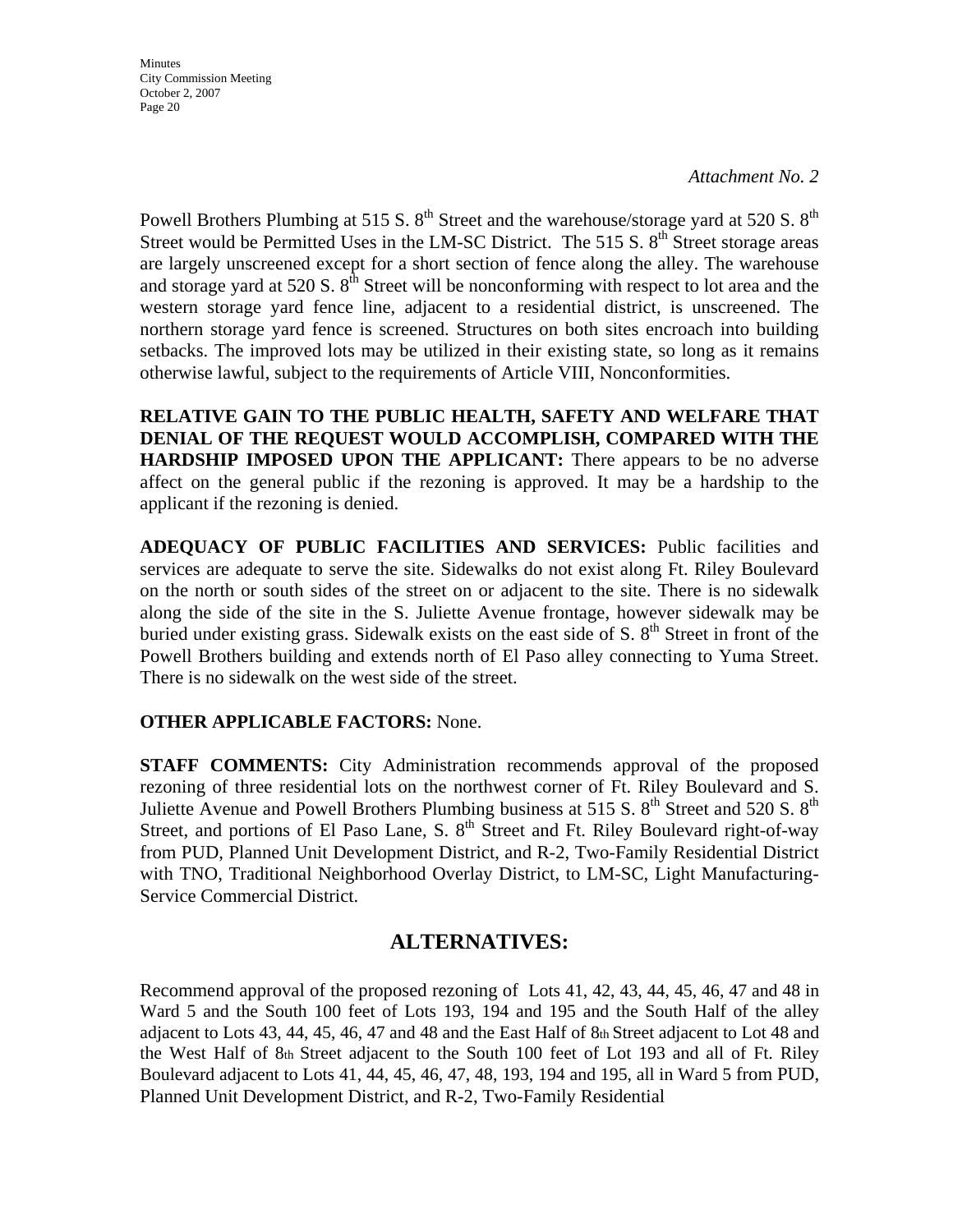District with TNO, Traditional Neighborhood Overlay District, to LM-SC, Light Manufacturing-Service Commercial District, stating the basis for such recommendation.

- 1. Recommend denial of the proposed rezoning, stating the specific reasons for denial.
- 2. Table the proposed rezoning to a specific date, for specifically stated reasons.

# **POSSIBLE MOTION:**

The Manhattan Urban Area Planning Board recommends approval of the proposed rezoning of three residential lots on the northwest corner of Ft. Riley Boulevard and S. Juliette Avenue and Powell Brothers Plumbing business at 515 S.  $8<sup>th</sup>$  Street and 520 S.  $8<sup>th</sup>$ Street, and portions of El Paso Lane, S. 8<sup>th</sup> Street and Ft. Riley Boulevard right-of-way from PUD, Planned Unit Development District, and R-2, Two-Family Residential District with TNO, Traditional Neighborhood Overlay District, to LM-SC, Light Manufacturing-Service Commercial District, based on the findings in the Staff Report .

**PREPARED BY:** Steve Zilkie, AICP, Senior Planner

**DATE:** August 30, 2007

07086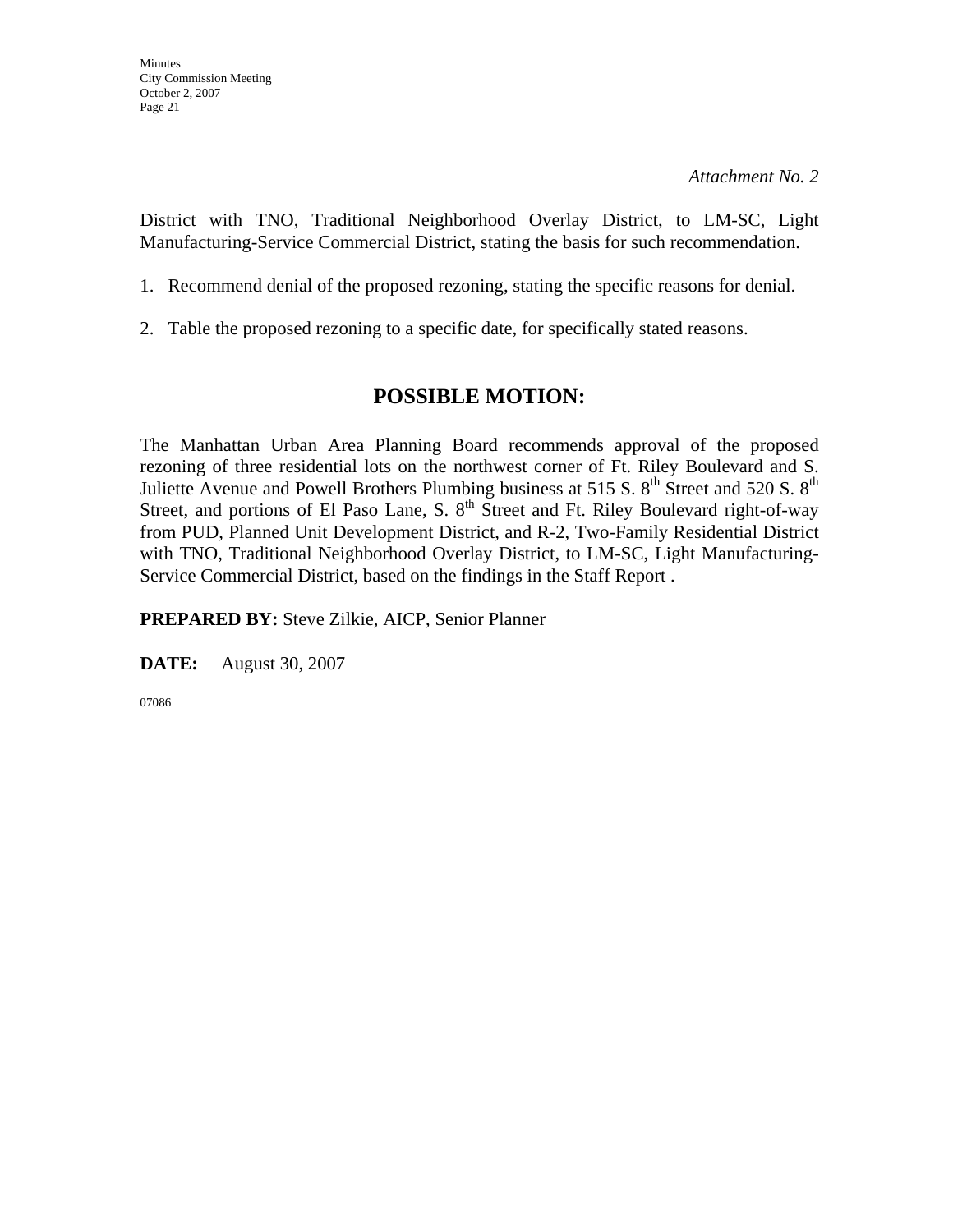#### **STAFF REPORT**

## **ON AN APPLICATION TO REZONE LOT 2 AND LOT 3, MAA AMBA ADDITION FOR A PROPOSED EXPANSION OF GTM SPORTSWEAR**

**FROM:** C-5, Highway Service Commercial District.

**TO:** I-2, Industrial Park District.

**OWNER/APPLICANT:** Dave Dreiling.

**OWNER ADDRESS:** 520 McCall Road, Manhattan KS 66502.

**LOCATION:** Lot 2 and Lot 3, MAA AMBA Addition are located southwest of the intersection of Enoch Lane and US 24 Frontage Road, and east and southeast of the southern end of Carlson Street.

**DATE OF PUBLIC NOTICE PUBLICATION:** Thursday, August 16, 2007.

## **DATE OF PUBLIC HEARING: PLANNING BOARD:** Thursday, September 6, 2007. **CITY COMMISSION:** Tuesday, October 2, 2007.

**EXISTING USE:** Two vacant and undeveloped C-5 District lots.

**PHYSICAL AND ENVIRONMENTAL CHARACTERISTICS:** The site is flat. Field grasses are the predominate site coverage, with some scattered trees throughout. Lot 2 is accessed from Carlson Street cul-de-sac. Lot 3 is accessed from US 24 Highway Frontage Road. The site is in the 100 Year Flood Plain.

#### **SURROUNDING LAND USE AND ZONING:**

- **(1) NORTH:** GTM Sportswear industrial building, vacant C-5 District lot and nonconforming residential dwelling; I-2 District and C-5 District.
- **(2) SOUTH:** Motel, US 24 Highway Frontage Road, US Highway 24 (E. Poyntz Avenue); C-5 District, I-3, Light Industrial District, and I-4, Heavy Industrial District.

**AREA:** Lot 2: 1 acre (43,560 square feet); Lot 3: 1.177 acres (51,270 square feet); Total: 2.177.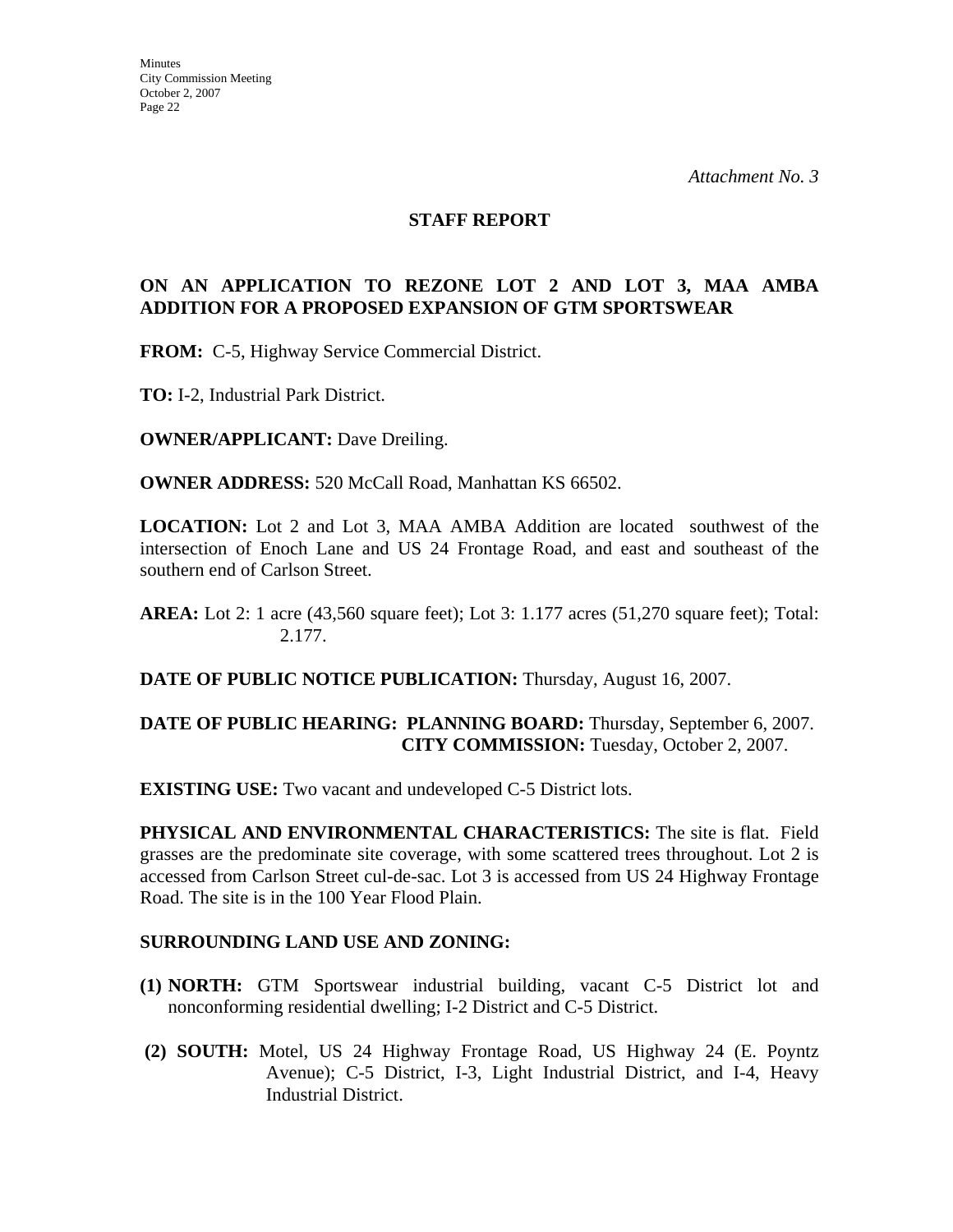- **(3) EAST:** Auction business, Enoch Lane, car dealership; C-5 District.
- **(4) WEST:** Carlson Street, motels, vacant industrial park building, industrial research; C-5 and I-2 District.

**GENERAL NEIGHBORHOOD CHARACTER:** A mix of industrial park uses to the north and northeast of the site and service commercial uses to the east and south/southwest.

**SUITABILITY OF SITE FOR USES UNDER CURRENT ZONING:** The site is zoned C-5 District and is suitable for C-5 District uses.

**COMPATIBILITY OF PROPOSED DISTRICT WITH NEARBY PROPERTIES AND EXTENT TO WHICH IT MAY HAVE DETRIMENTAL AFFECTS:** The area to the north and west is zoned I-2 District. The proposed change is consistent with industrial park uses off Carlson Street. I-2 and C-5 District abut one another in the area of the proposed rezoning and have co-existed for some period of time. No negative impacts have been reported. An increase in traffic, light, and noise can be expected, but are not unlike those, which currently exist.

**CONFORMANCE WITH COMPREHENSIVE PLAN:** The Future Land Use Map for the Northeast Planning Area designates the site as Community Commercial (CC) with IND, Industrial to the north.

The Community Commercial (CC) category policies are:

## *CC 1: Characteristics*

*Community Commercial Centers provide a mix of retail and commercial services in a concentrated and unified setting that serves the local community and may also provide a limited draw for the surrounding region. These centers are typically anchored by a larger national chain, between 120,000 and 250,000 square feet, which may provide sales of a variety of general merchandise, grocery, apparel, appliances, hardware, lumber, and other household goods. Centers may also be anchored by smaller uses, such as a grocery store, and may include a variety of smaller, complementary uses, such as restaurants, specialty stores (such as books, furniture, computers, audio, office supplies, or clothing stores), professional offices and health services. The concentrated, unified design of a community commercial center allows it to meet a variety of community needs in a "onestop shop" setting, minimizing the need for multiple vehicle trips to various commercial areas around the community. Although some single use highway-oriented commercial activities will continue to occur in some areas, this pattern of development is generally not encouraged.* (Chapter 4: Land Use and Growth Management, page 4-11)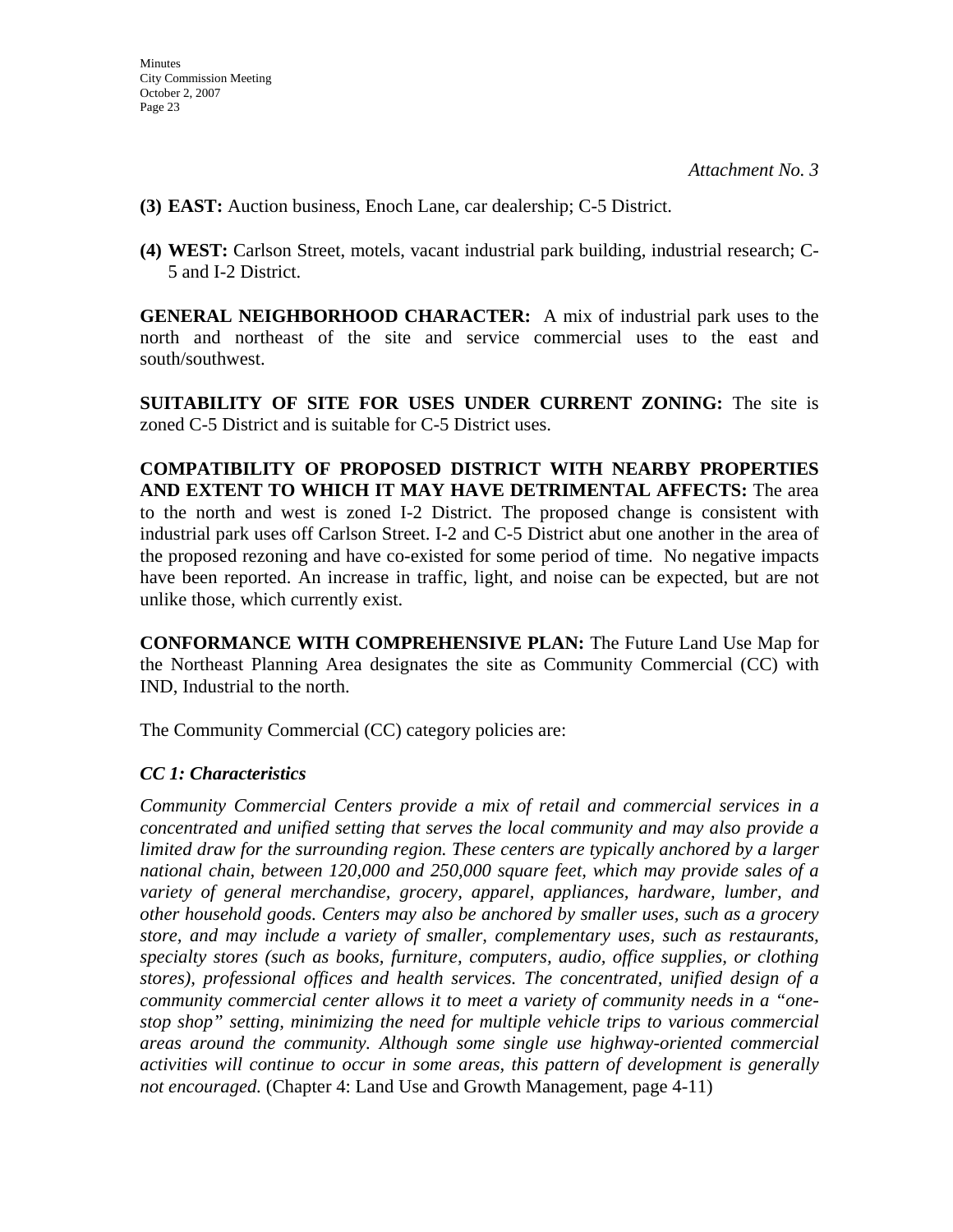## *CC 2: Location*

*Community Commercial Centers should be located at the intersection of one or more major arterial streets. They may be located adjacent to urban residential neighborhoods and may occur along major highway corridors as existing uses become obsolete and are phased out and redeveloped over time. Large footprint retail buildings (often known as "big-box" stores) shall only be permitted in areas of the City where adequate access and services can be provided.* (Chapter 4: Land Use and Growth Management, page 4-11)

Policies of the Industrial (IND) category include:

*I 1: Characteristics. The Industrial designation is intended to provide locations for light and heavy manufacturing, warehousing and distribution, indoor and screened outdoor storage, and a wide range of other industrial services and operations. Typically, heavy industrial uses involve more intensive work processes, and may involve manufacturing or basic resource handling and/or extraction. Design controls within an Industrial area are not as extensive as in the Office/Research Park category and a broader range of uses is permitted*. (Chapter 4: Land Use and Growth Management, page 4-15)

*I 2: Location. Because of their potential environmental impacts, Industrial uses should generally be located away from population centers or must be adequately buffered. Traffic generated by industrial uses should not pass through residential areas. Sites should have access to one or more major arterials or highways capable of handling heavy truck traffic. Railroad access is also beneficial to certain types of heavy industrial uses. Light industrial uses can typically be located in areas that also contain some highway-oriented commercial uses, and might benefit from close proximity and better access to their local customer base.* (Chapter 4: Land Use and Growth Management, page 4-15)

*I 3: Screening. Storage, loading and work operations should be screened from view along all industrial area boundaries (when adjacent to non-industrial uses) and along all public streets.* (Chapter 4: Land Use and Growth Management, page 4-15)

The I-2 District allows manufacturing, research and industrial services consistent with the Comprehensive Plan. Lot 2 and Lot 3, MAA AMBA Addition, have remained vacant since rezoning to C-5 District. Rezoning of land adjacent to GTM Sportswear has been rezoned form C-5 to I-2 District to accommodate growth of the industry. The proposed rezoning is in general conformance with the Comprehensive Plan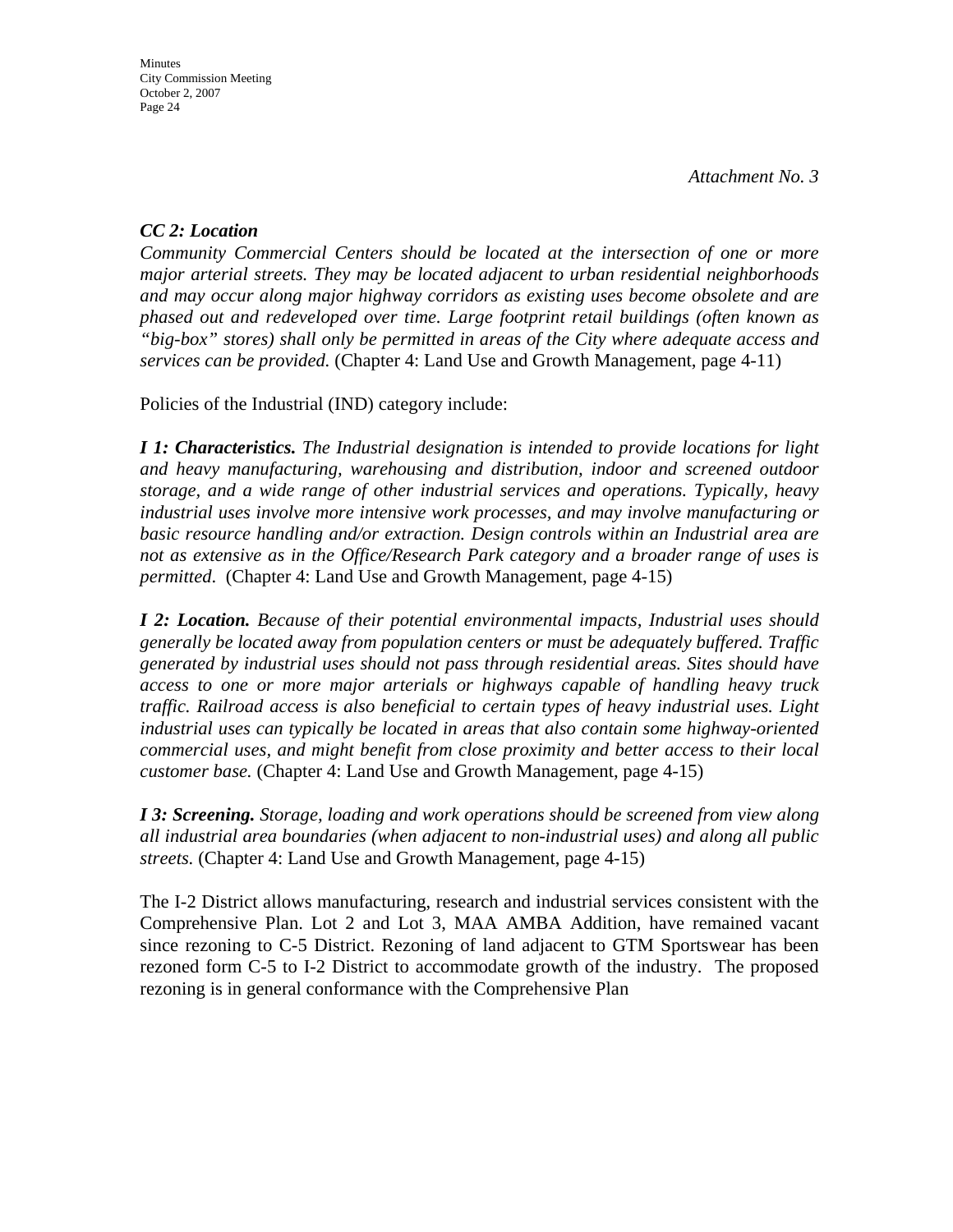# **ZONING HISTORY AND LENGTH OF TIME VACANT AS ZONED:** Lot 2 and Lot

3 have remained vacant to date.

| 1969                  | Annexation.                                                                                                                 |
|-----------------------|-----------------------------------------------------------------------------------------------------------------------------|
| 1969-Present          | C-5, Highway Service Commercial District.                                                                                   |
| <b>August 2, 2004</b> | Manhattan Urban Area Planning Board approves the Concurrent<br>Plat (Preliminary and Final Plats) of the MAA AMBA Addition. |
| August 17, 2004       | City Commission accepts the easements and rights-of-way of the<br>Final Plat of the MAA AMBA Addition.                      |

Project chronology of GTM Sportswear:

April 2, 2001 Manhattan Urban Area Planning Board recommends approval of the rezoning of the south 70 feet of Lot 1, Enoch Addition, from C-5 District, to I-2, Industrial Park District.

April 16, 2001 Manhattan Urban Area Planning Board approves Final Plat of the GTM Sportswear Addition, a Replat of Lot 1, Manko Addition, and Lot 1, Enoch Addition.

April 17, 2001 City Commission approves first reading of an ordinance rezoning of the south 70 feet of Lot 1, Enoch Addition, from C-5 District, to I-2, Industrial Park District.

May 1, 2001 City Commission considers approval of Ordinance No. 6207 rezoning of the south 70 feet of Lot 1, Enoch Addition, from C-5 District, to I-2, Industrial Park District; and acceptance of easements and rights of way on the Final Plat of the GTM Sportswear Addition.

March 20, 2006 Manhattan Urban Area Planning Board approves the rezoning of a portion of proposed Lot 1, GTM Sportswear Addition, Unit Two, from C-5, Highway Service Commercial District, to I-2, Industrial Park district; and approves the Concurrent Plat of GTM Sportswear Addition, Unit Two.

April 4, 2006 City Commission approves first reading of an ordinance rezoning a portion of proposed Lot 1, of GTM Sportswear Addition, Unit Two, from C-5 District, to I-2, Industrial Park District.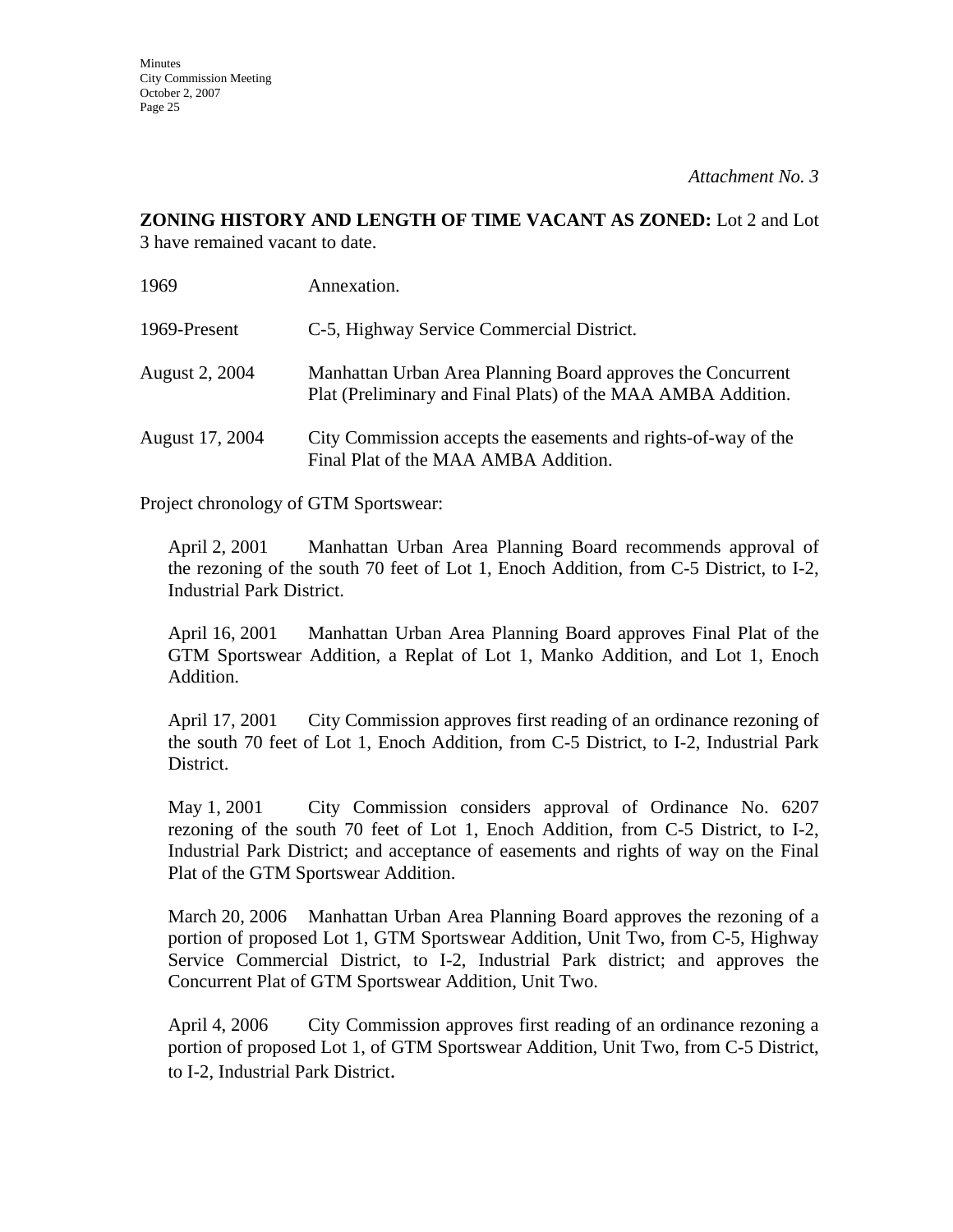April 18, 2006 City Commission approves Ordinance No. 6535 rezoning a portion of proposed Lot 1, of GTM Sportswear Addition, Unit Two, from C-5 District, to I-2, Industrial Park District; and accepts easements and rights of way of the Final Plat of GTM Sportswear Addition, Unit Two.

**CONSISTENCY WITH INTENT AND PURPOSE OF THE ZONING ORDINANCE:** The intent and purpose of the Zoning Regulations is to protect the public health, safety, and general welfare; regulate the use of land and buildings within zoning districts to assure compatibility; and to protect property values.

The intent of the I-2 District is to allow a district designed for a broad range of manufacturing and research activities in a large lot industrial park setting. Minimum lot area in the I-2 District is one (1) acre. The 2.177 acre tract will be combined with existing Lot 1, GTM Sportswear Addition, Unit Two, for a proposed expansion of the existing GTM facility. Proposed Lot 1, GTM Sportswear Addition, Unit Three, is 6.266 acres. The proposed rezoning is consistent with the intent and purposes of the Zoning Regulations.

**RELATIVE GAIN TO THE PUBLIC HEALTH, SAFETY AND WELFARE THAT DENIAL OF THE REQUEST WOULD ACCOMPLISH, COMPARED WITH THE HARDSHIP IMPOSED UPON THE APPLICANT:** There appears to be no gain to the public that denial would accomplish. The proposed expansion of GTM Sportswear warehouse requires approval of a reduction of the front yard setback along Carlson Street, which must be approved by the Board of Zoning Appeals, prior to construction. It may be a hardship on the applicant if the rezoning is denied.

**ADEQUACY OF PUBLIC FACILITIES AND SERVICES:** Adequate public facilities and services are available to serve the site.

**OTHER APPLICABLE FACTORS:** The applicant has submitted a proposed Final Plat of the GTM Sportswear Addition, Unit Three, which will consist of existing Lot 1, GTM Sportswear Addition, Unit Two, and the two rezoning lots. The Final Plat is subject to approval by the Planning Board, based on the requirements of the Manhattan Urban Area Subdivision Regulations and approval of the proposed rezoning.

The Board of Zoning Appeals must approve an Exception for the proposed reduction of the front yard setback along Carlson Street, prior to the expansion of the GTM warehouse. The public hearing will be scheduled for the October10, 2007, Board of Zoning Appeals meeting.